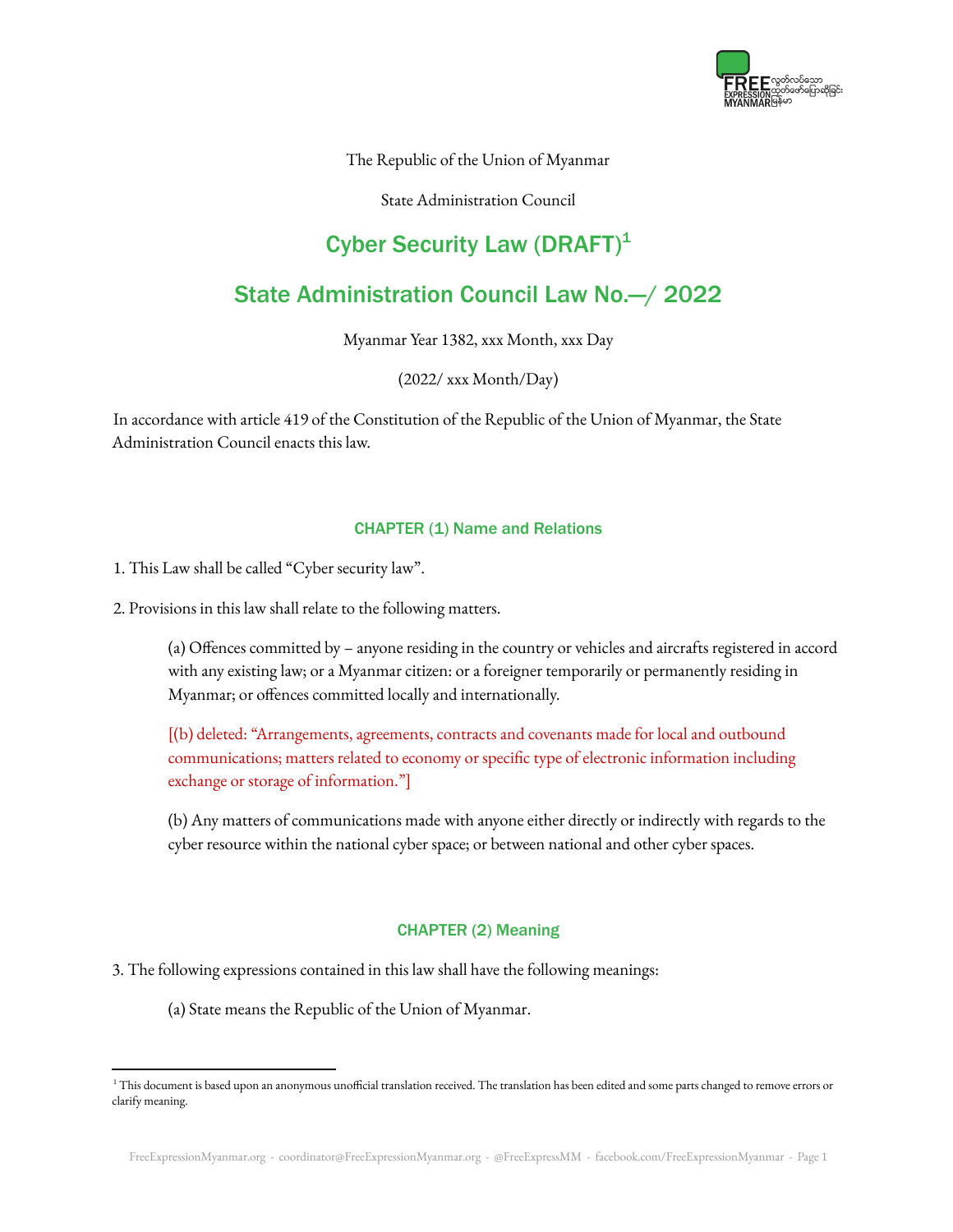

[(b) deleted: "'State Administration Council' means a national administration council formed under order 9/2021 by the Office of Commander-in-Chief, in accord with Article 419 of the Constitution of the Republic of the Union of Myanmar."]

(b) Central Committee means a Central Committee on cyber security formed by the Union Government.

(c) Steering Committee means a steering Committee on cyber security formed by the Central Committee.

(d) The Ministry means the Ministry of Transport and Communication.

(e) Relevant Ministry and Organisations mean the Ministry of Defense and Ministry of Home Affairs. That word also includes departments or union ministries that are regarded by the Union Government to be related to any issues of cyber security.

(f) Department means the Information Technology and Cyber Security Department.

(g) Investigation Unit means a task force for conducting investigation established by Steering Committee with the approval of the Central Committee.

(h) Cyber Security means the prevention of any actions that includes destroying, disclosing, accessing, sending, distributing, using, transforming and impeding information, cyber resource, electronic information, the critical information infrastructures without approval or agreement.

(i) Information means Data, Text, Image, Voice, Video, Code, Software, Application and Databases;

(j) Cyber source means a computer, computer system, computer program or program, network, communication equipment and information. It also includes any other technology and associated devices that are upgraded or advanced based on them.

(k) Electronic information means information created or sent or received or stored by digital electronic technology or electromagnetic wave technology or any other specific technology.

(l) Critical Information Infrastructure means fundamental infrastructures that are described in Article 14. That word also includes any matter declared as 'Critical Information Infrastructure' by the Union Government or the Central Committee or the Ministry.

(m) Data means any representation of information, knowledge, facts, concepts, or instructions which is being prepared or has been prepared and is intended to be processed, is being processed or has been processed in a computer or computer network and it may be, in any form, stored internally in the memory of the computer.

(n) Personal information means any information which has been verified or verified about a person;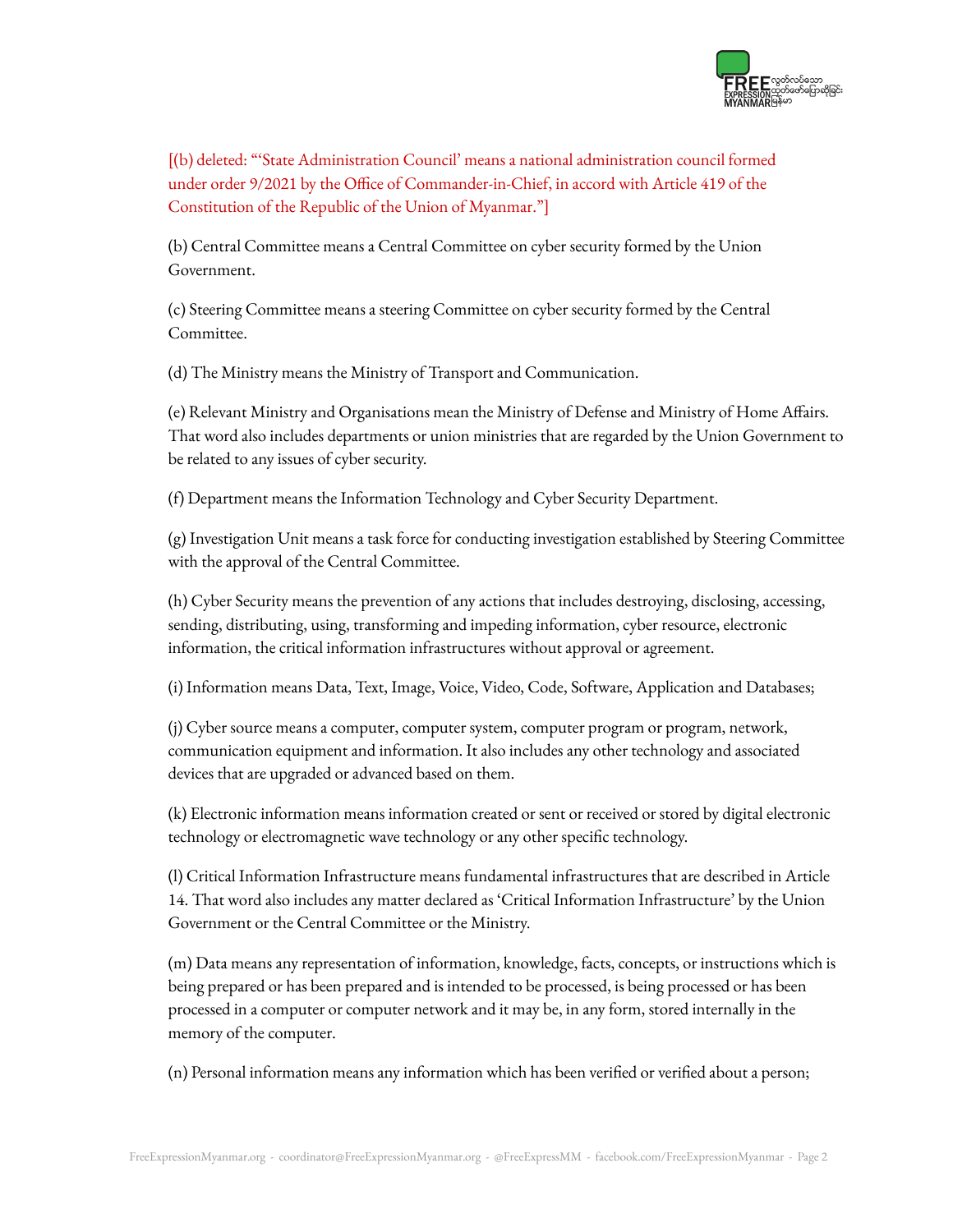

(o) Person responsible for maintaining personal information means the person assigned by the government department or the organisation authorised to administer personal information under the existing law or in accordance with the provisions of this Law

(p) Administration means the collection, receiving, transferring, distribution, coordination, prohibition, destruction, recording, maintenance, storing, changing, retrieval of stored data, suggestions, utilisation or disclosures of personal information.

(q) Administrator of Critical Information Infrastructure means a person implementing matters related to the critical information infrastructure.

(r) Electronic or Digital Signature means any symbol or mark arranged personally or on his behalf by electronic technology or any other similar technologies to verify the authenticity of the source of the electronic record and the absence of amendment or substitution.

New (s) Electronic record means a record generated, sent, received or stored by means of electronic, magnetic, optical or any other similar technologies in an information system or for transmission from one information system to another;

(t) Electronics or Digital Certificate are electronic credentials issued to a subscriber by the Electronics or Digital certification authority identifying the relationship between the electronic signature and the electronic data message;

(u) Electronic or Digital Certification Authority means an authorised person to validate the authenticity and integrity of an electronic or digital certificate.

New (v) Subscriber means a person who is by any technologies identified as an authentic signer of an electronic signature in the electronic or digital certificate;

(w) Original Sender means a person by whom or on whose behalf the information purports to have been created, generated or sent. This expression does not include a person acting as an intermediary with respect to electronic information;

(x) Addressee means a person who is intended by the original sender to receive the electronic information. This expression does not include a person acting as an intermediary with respect to electronic information;

[(t) deleted: "'Online service' means any business served via online by using a system similar to the cyber source or materials."]

New (y) Digital Platform Service means any over the top (OTT) service that can provide the service to express data, information, images, voices, texts and video online by using cyber resources and similar systems or materials.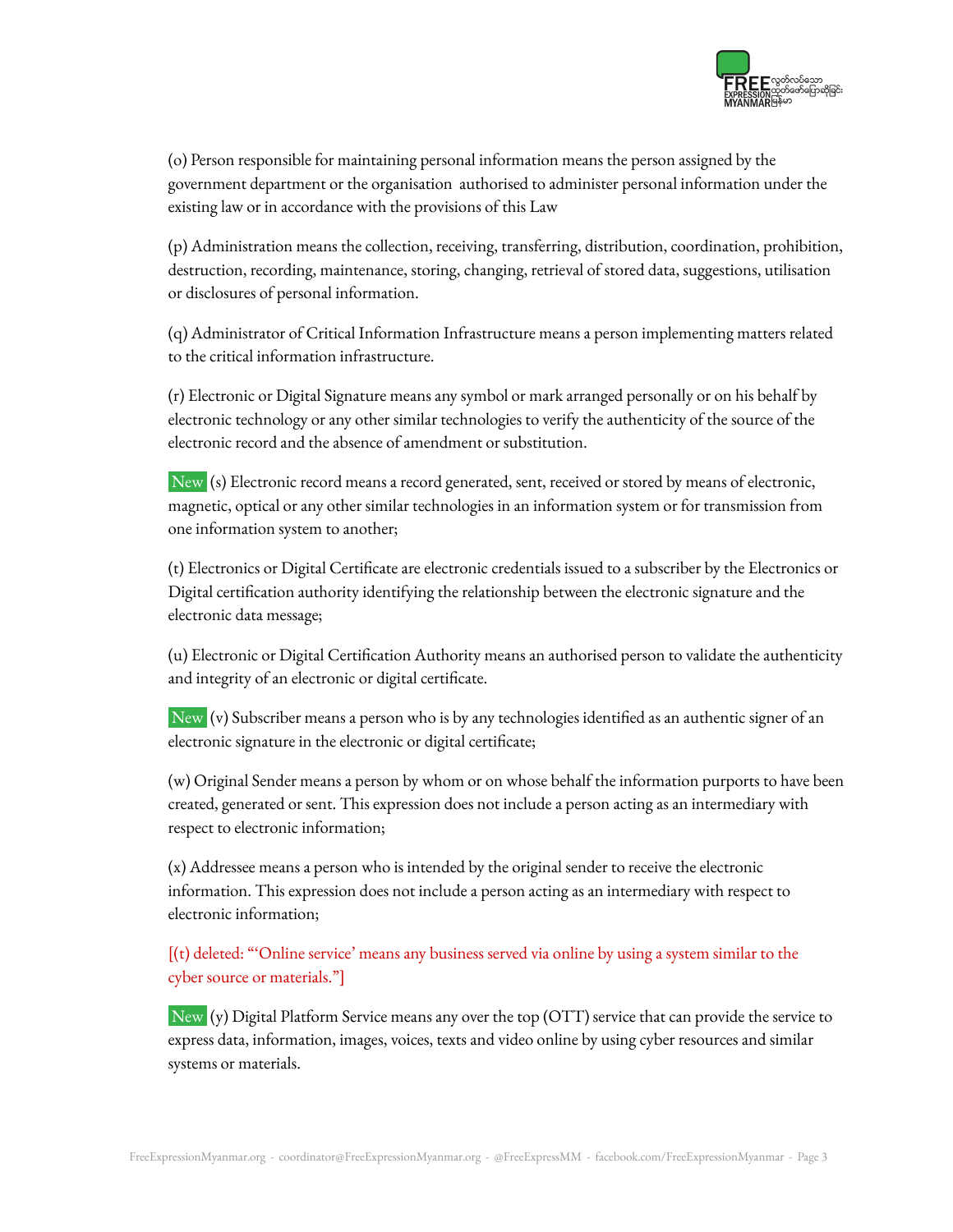

Explanation- Over the top (OTT) means providing services using cyber resources and similar systems rather than the traditional way.

New (z) Digital Platform Service Provider means any individual or any entity providing digital platform service in Myanmar. Apart from Articles 58 and 62, that word does not include companies and organisations that hold telecommunication service licences under the telecommunication law.

(aa) Cyber Security Provider means any individual or entity who is providing any cyber security services by using cyber sources or similar systems or materials with regard to the information technology system.

(bb)Computer means a device capable of receiving, transmitting, storing, processing or retrieving information and records, using arithmetic and logical means by manipulation of electronic, magnetic, optical or any other similar technologies;

(cc) Computer Programme or Programme means a set of instructions a computer follows in order to perform a task;

(dd)Computer System means either any device that can automatically process data by using a program or any set of devices that are integrated or contain connected parts. This expression shall also include any removable storage medium used in computer operation; and any computer program or information stored in this device of a computer system.

(ee)Communication Device means interconnected devices by any technology, their infrastructure, related parts and any telecommunication equipment specified by the Ministry.

(ff) Network means a telecommunication system of interconnection between a communication device, computer or computer-like devices and other related system and devices through the use of cable or wireless or satellite or by any other technologies;

(gg) Access means accessing a specific cyber source either whole or partially.

(hh) Hacking means wholly or partially obtaining data or information communicated by using a network.

(ii) Malware means a malicious code that disrupts or endangers a cyber source.

[(hh) deleted: "'Cyber security' means prevention of obtaining, disclosure, sending, disseminating, usage, interfering, changing or destruction of data, cyber source, electronic information and critical information infrastructures without permission."]

(jj) Cyber Space means an environment in which electronic information can be sent, communicated, distributed and received reciprocally within a network or by connecting networks with the use of cyber source;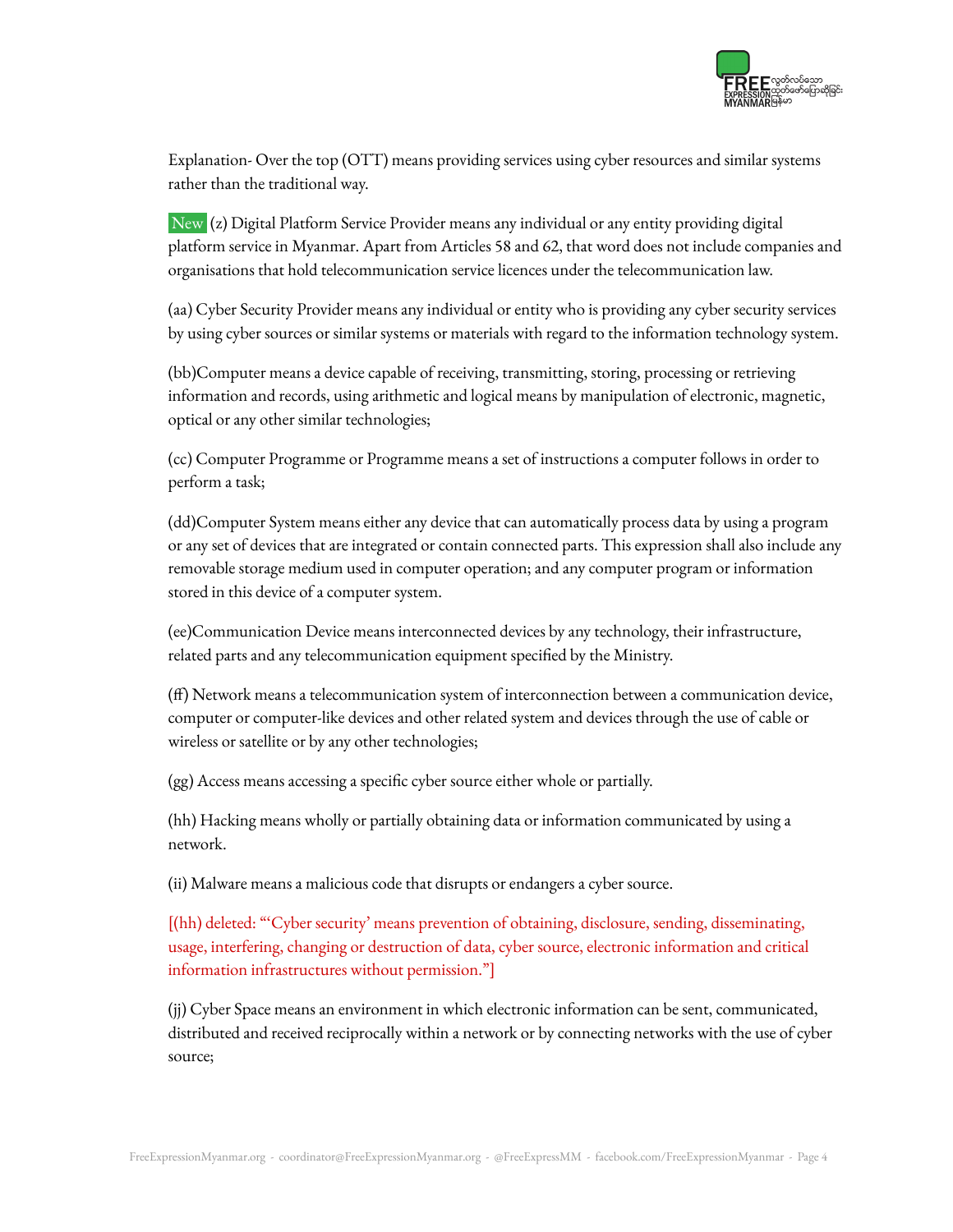

(kk) National Cyber Space means cyberspace determined by the central committee or steering committee.

(ll) Cyber Crime means a violation or attempting or encouraging a violation of any prohibition contained in this law or any other existing laws on cyberspace by using any cyber source.

(mm) Information and Communication means utilisation of any online communication including e-government infrastructure, e-commerce infrastructure, forum, blog and social media network within cyberspace or national cyberspace by means of a specific cyber source or internet of Things (IoT) as Information Communication Technology (ICT) either by an individual or an organisation;

New (nn) Cyber fraud means an individual or group or organisation violates any actions described in Chapter (11).

(oo) Cyber-attack means violation of, an attempt, abetment, motivation or acting as a conspirator to violate an attack that targets the executive, finance, economy, rule of law, national security or public safety and property or disrupts and halts the information communication by using a cyber source within cyberspace;

(pp) Member state means any country from international or regional organisations in which the State is a member or ratified to conventions, covenants or agreements related to prevention and coordination of cyber security or cyber-crimes.

(qq) Online Gambling means gambling by using any cyber source to organise luck draws or play a game with or without tolls, that involves an element of skill with the intent of winning money or any property which has money-alike worthiness, or which is agreed to be exchanged into money.

New (rr) Online Financial Service means any financial service transaction such as online payments and online money transfer by using cyber source.

New (ss) Data Classification means the level of security classified in accordance with rules and regulations based on the degree of data importance.

New (tt) Licence means a business licence issued by individuals, departments, or organisations in accordance with this law.

# CHAPTER (3) Objectives

4. This law shall serve the following objectives:

(a) To be able to safely and securely use cyber sources, critical information infrastructure and data stored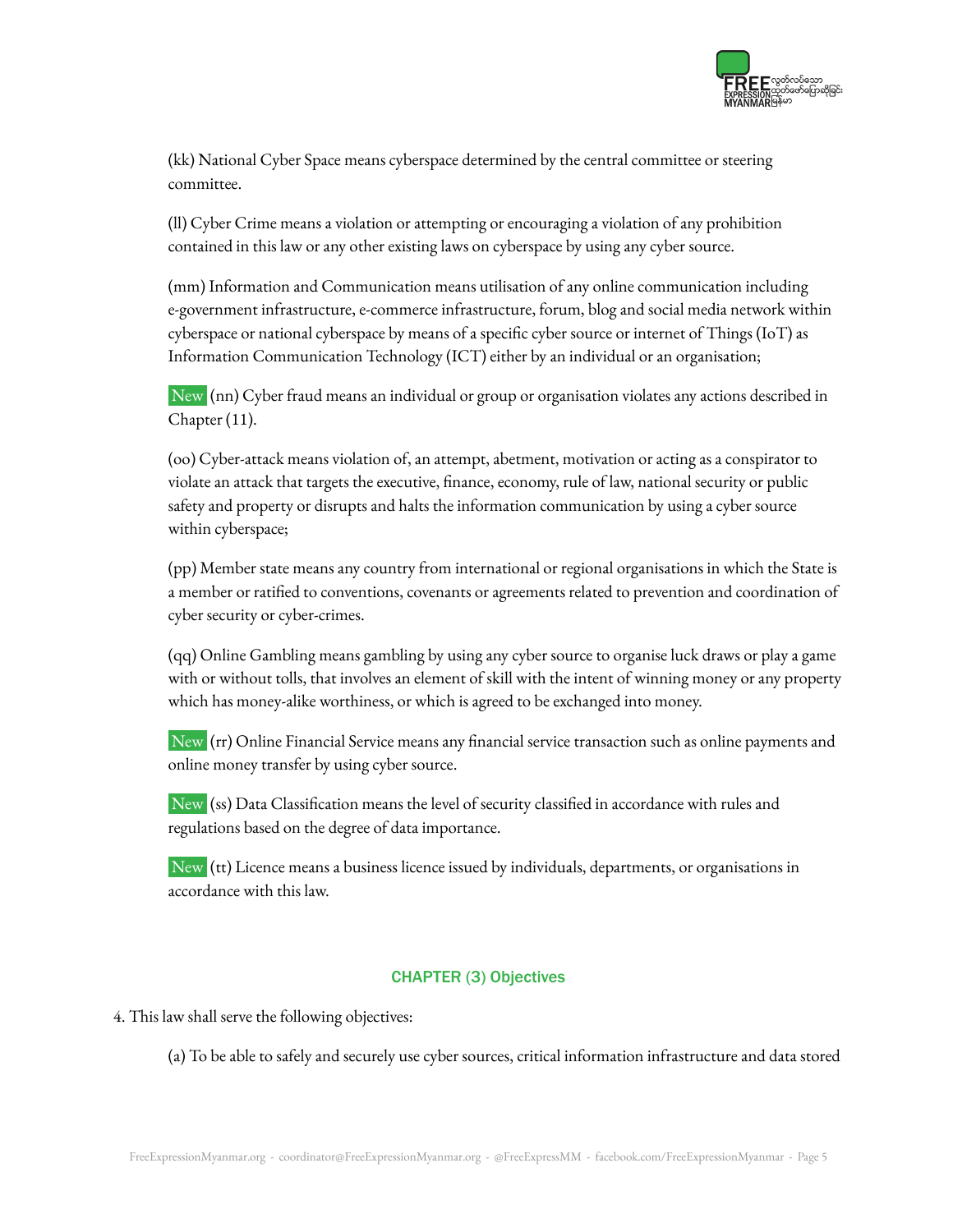

with electronic technology.

(b) To be able to protect the personal information of the public in accordance with the law

(c) To be able to safeguard and protect from harassing, cyber-attacking and cyber-fraud by using electronic technology to harm the national sovereignty, peace and stability.

(d) To be able to supervise in ensuring that cyber security services are systematically implemented in accord with the law.

(e) To prevent cyber-crimes.

(f) To support the digital economy.

(g) To recognise and legally protect the authenticity and integrity of electronic information in conducting local and international communications using cyber sources.

# CHAPTER (4) Formation of Cyber Security Central Committee

5. The Union Government shall

(a) the Cyber Security Central Committee shall be established with the following persons to supervise cyber security matters.

- (1) Deputy-Prime Minister of Union Government \_ President
- (2) Union Minister \_ Vice President
- (3) Union Minister/Chairmen / Relevant Ministry and Organisations \_ Member
- (4) A person assigned by the Union Government Secretary
- (b) The Central Committee formed under subsection (a) may be reorganised as necessary.
- 6. The responsibilities of the Central Committee are as followed -

(a) Set policies, strategies and action plans related to cyber security for the development of a good and safe national cyberspace;

(b) Implement cyber security-related policies, strategies and programs and supervise and coordinate to be able to cooperate with foreign countries and international and regional organisations.

(c) Promote the training and development of human resources for the development of cyber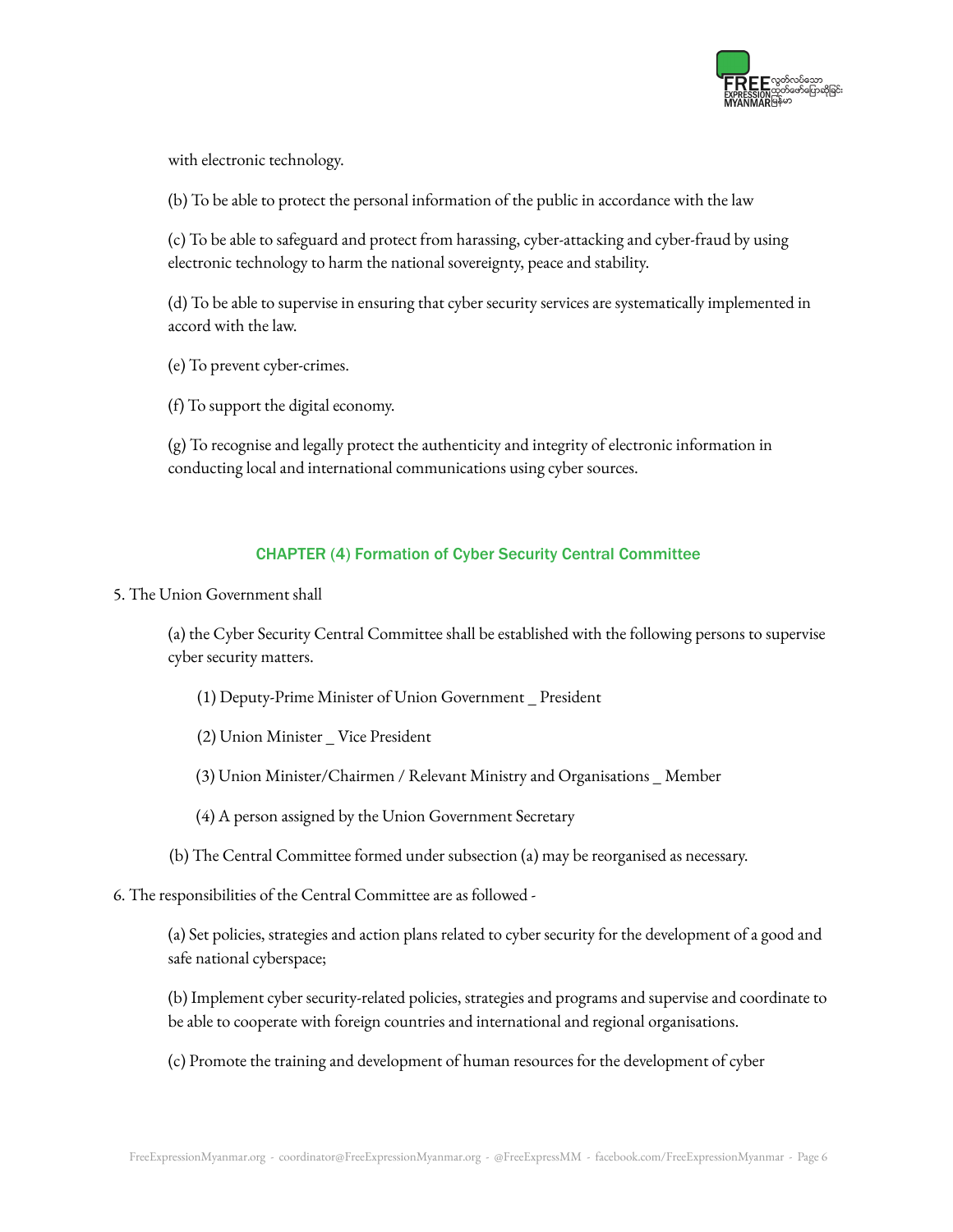

security-related matters.

(d) Promote the development of infrastructures that are necessary for cyber security and the prevention of cyber-crime.

(e) Coordinate and direct among relevant government departments, government organisations and other organisations to ensure the betterment of cyber security; prevent cyber-crimes and support rule of law and judiciary sector.

(f) Instruct relevant ministries to prepare the cyber security plans for the critical information infrastructures.

New (g) Direct to implement necessary policies and systems for the recognition of the authenticity and integrity of electronic information in local and foreign communication by using cyber sources.

(h) Instruct local and international cyber security service providers to coordinate in accordance with the cyber security plans for the critical information infrastructure.

(i) To achieve the objectives of this law, determine the information storage of online communication operators in which the public engages through national cyberspace.

New (j) Permit to establish a national digital laboratory and digital laboratories in accordance

New (k) Announce necessary policy, rules, regulations and directives for online financial services by coordinating and collaborating with the Central Bank of Myanmar.

(l) Execute duties and tasks assigned by the Union Government from time to time.

# CHAPTER (5) Formation of Cyber Security Steering Committee and its Responsibilities

7. With the approval of the Union Government, the Central Committee shall form the Cyber Security Steering Committee with the following members:

- (a) Union Minister, Ministry \_ Chair
- (b) Deputy minister/vice-chair / permanent secretary/Relevant Ministries \_ Members
- (c) Cyber security professionals \_ Members
- (d) Representatives from Non-governmental organisations \_ Members
- (e) Director-General/Department \_ Secretary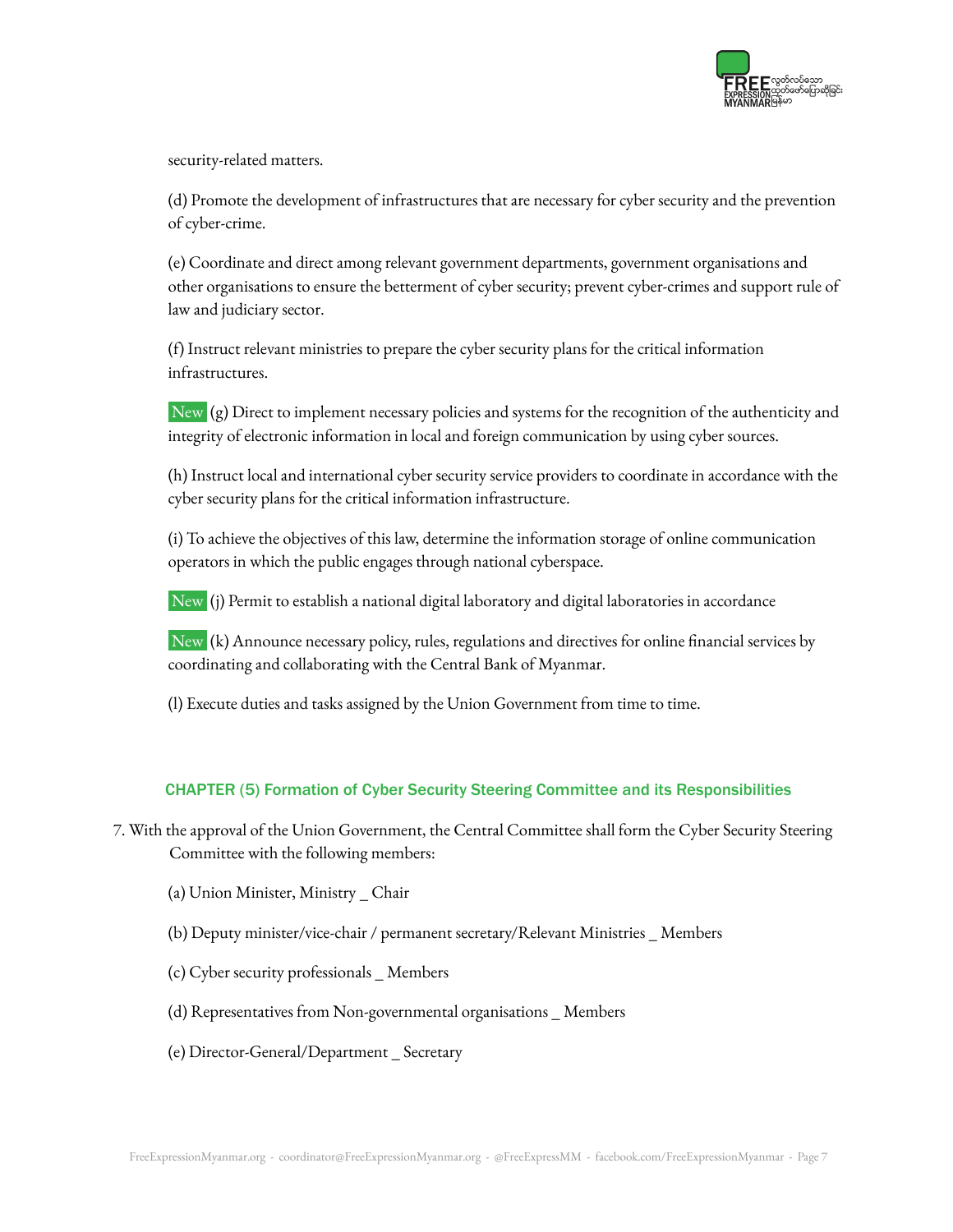

8. The duties and responsibilities of the Steering Committee are as follows:

(a) Coordinates activities to identify, prevent cyber-crimes and cyber security

(b) Implements the cyber security policy, strategies, action plans, information infrastructure and training and development of human resources as laid down by the central committee to better develop cyber security, cyber-crimes prevention and identification matters

(c) Prepares in-time response systems if there are any cyber attacks.

(d) Coordinates with other relevant ministries to ensure national cyber security

(e) Observes and reports to the central committee in accordance with provisions of the cyber security and cyber-crimes related conventions, treaties and agreements so that the state can be a member state.

(f) Implements and cooperates in accordance with the provisions of the cyber security and cyber-crimes related conventions, treaties, and agreements that the state is a member of international

(g) Forms required working groups and assign their responsibilities, with the approval of the central committee, to perform cyber security activities

(h) Announce, inform and present news and recommendations to the general public with regard to cyber security, cyber terrorism and cyber threats

(i) Educates and implements training on cyber security

(j) Supervises the emergency response teams for cyber security breaches in every sector

(k) Appraises and approves the services mentioned in this law in accordance with policy, strategy, action plan and frameworks with regard to the permits, rejects and take action of the service licenses

New (l) Implement in accordance with the policy to acknowledge the integrity and reliability of the electronic information in communications of domestic and international.

(m) Present the progress reports and other necessary reports to the central committee

(n) Implement cyber security duties assigned by the central committee as relevant

(o) Cooperates with neighbouring countries, regional organisations, international organisations with regards to information sharing, investigation, sanctioning, cooperation and scrutiny on cyber security, cyber-attack, cyber threat or cyber crimes

(p) Scrutinises and permits cyber security teams or organisations, sanction on unauthorised cyber security teams or organisations

(q) Implements the regulation to collect information on businesses from the online communication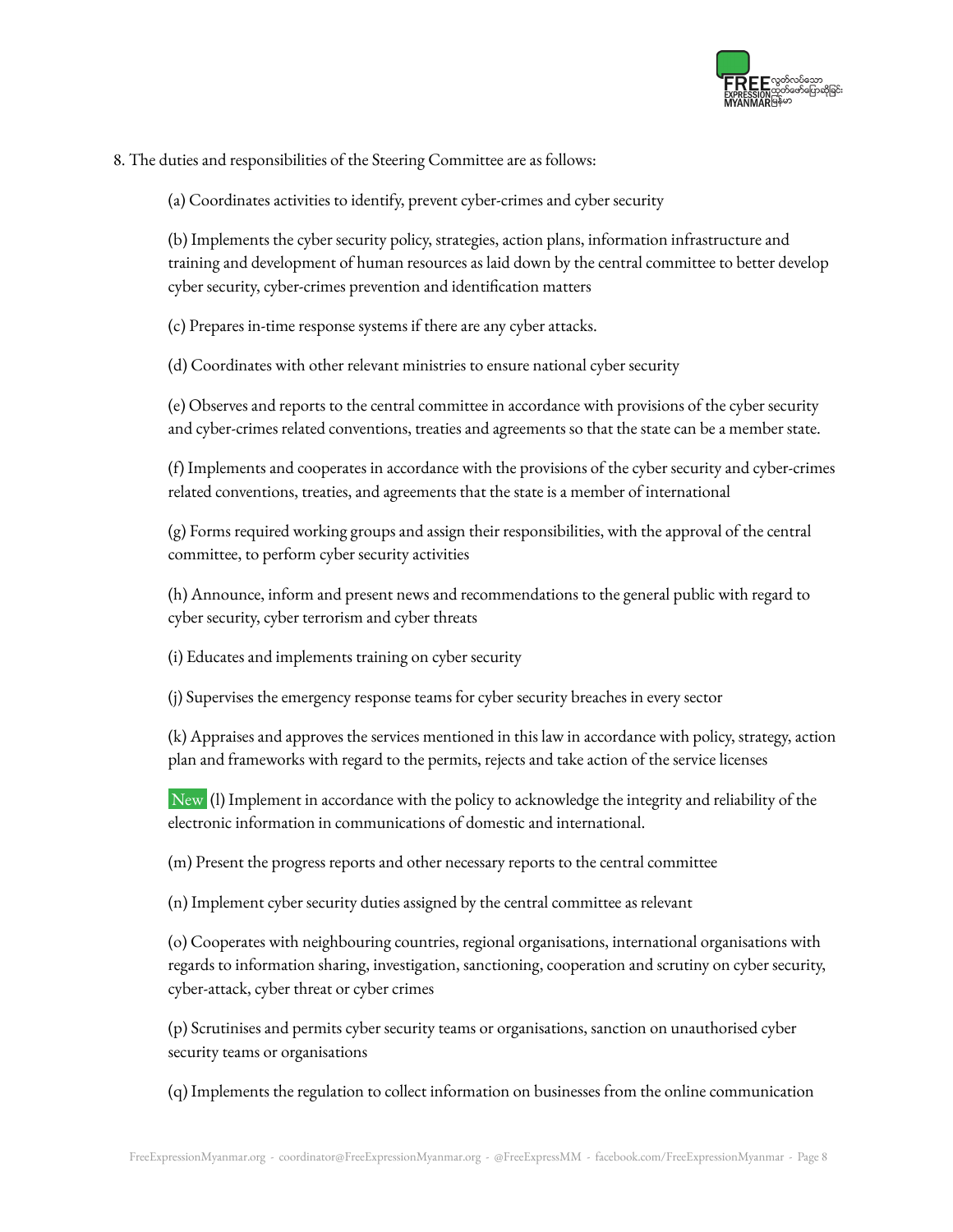

sector

(r) Scrutinises and approve local-made or imported information technology equipment and devices to ensure they are in line with cyber security policy and standards

9. With the approval of the central committee, the Steering Committee shall form the following working committee to implement the objectives of this law:

- (a) Cyber Security Working Committee
- (b) Cyber-Crimes Working Committee
- (c) Cyber Protection Working Committee
- (d) Electronic Communication Supervision Working Committee
- (e) Other necessary Working Committees

10. Steering Committee shall form an investigation team with the approval of the central committee if the works outlined in this law require an investigation.

# CHAPTER (6) Protection of Personal Information

11. The person responsible for managing and keeping the personal information shall —

(a) systematically keep, protect and manage the personal information based on its types, security levels in accordance with the law

(b) not allow, disclose, inform, distribute, dispatch, modify, destroy, copy and submit as evidence of the personal information of an individual without the consent or the permission in the provision of an existing law to any individual or organisation.

(c) not utilise personal information for managing issues that are not in compliance with the objectives

(d) systematically destroy the personal information that is collected to be used for a period of time after a certain period

- 12. The investigation team who receives information that includes personal information or the person mandated or instructed on their behalf shall keep the information confidential except disclosing the information in hand in accordance with the law.
- 13. Personal Information Management shall not include the followings:

(a) prevention, search and enquiry, investigation, submission of evidence in a court by the government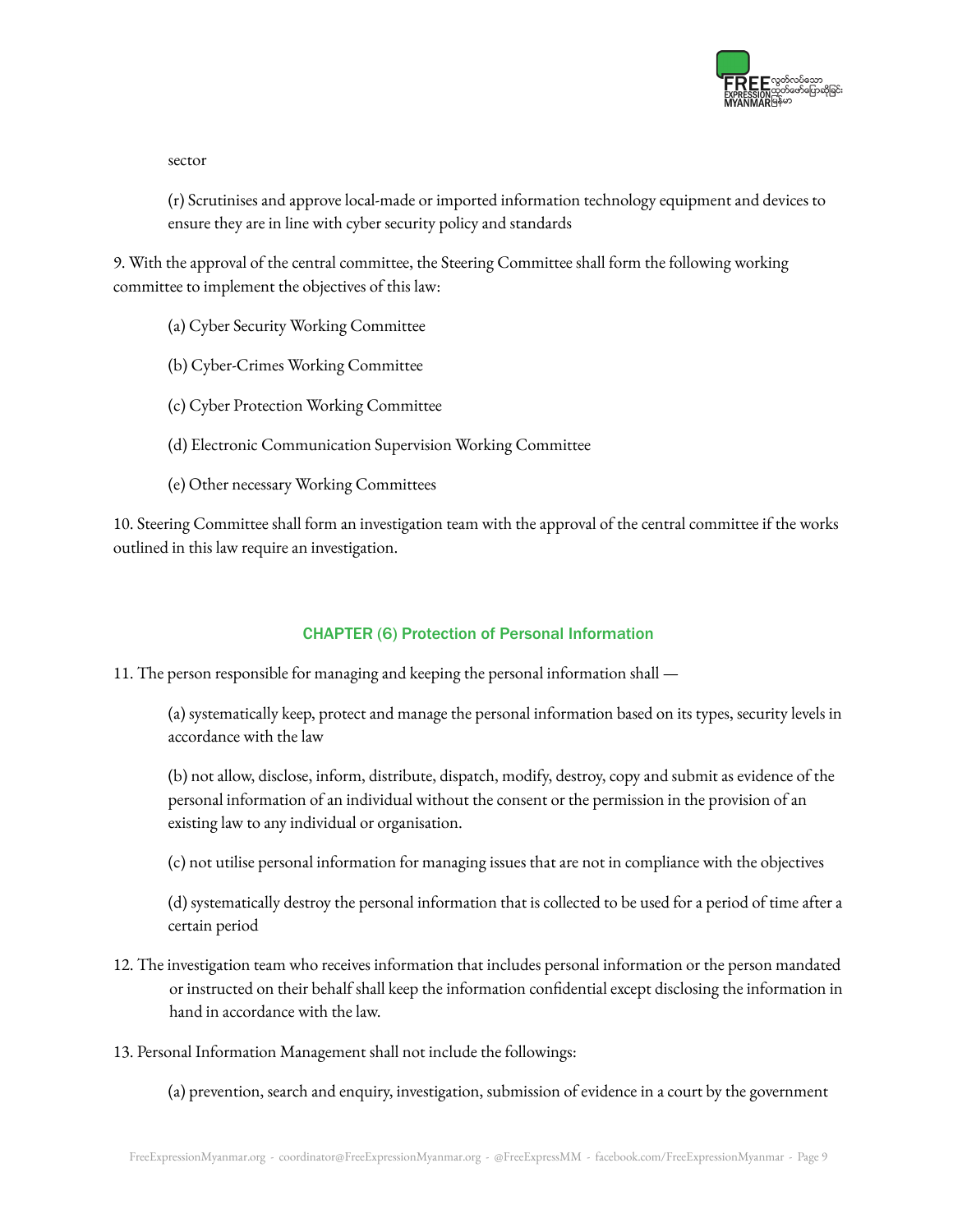

agency, investigation team or rule of law team assigned by the government for cyber security, cyber-attacks, cyber terrorism, cyber misuse and cyber accident, cyber-crimes

(b) search and enquiry, investigation, data collection, prosecution and submission of evidence in a court by the government agency, investigation team or rule of law team mandated to work on criminal issues

(c) enquiry, investigation, data collection and info-sharing and coordination carried out if the cyber security and cyber-crimes issues are of concern to the state sovereignty, stability, national security

(d) when carrying out activities in subsection (c), either the central committee or relevant ministry or department has separate authority and working on it in accordance with those definitions.

## CHAPTER (7) Protection of the Critical information infrastructure

- 14. The important information infrastructures are as follows;
	- (a) Electronic Government Services
	- (b) electronic information and infrastructure on finance and budgeting
	- (c) electronic information and infrastructure on water resources
	- (d) electronic information and infrastructure on transportation
	- (e) electronic information and infrastructure on communication
	- (f) electronic information and infrastructure on public health
	- (g) electronic information and infrastructure on electricity and energy
	- (h) electronic information and infrastructure on natural resources
	- (i) electronic information and infrastructure classified for private use only.
- 15. The Central committees shall;

(a) Redefine the critical information infrastructure with the approval of the State Administration Council as necessary.

(b) Instruct the ministry to inform the process of identifying and redefining the critical information infrastructure on the specific sectors to the official responsible for managing and maintaining critical information infrastructure.

(c) Set up policies to keep, record and maintain the information on the important information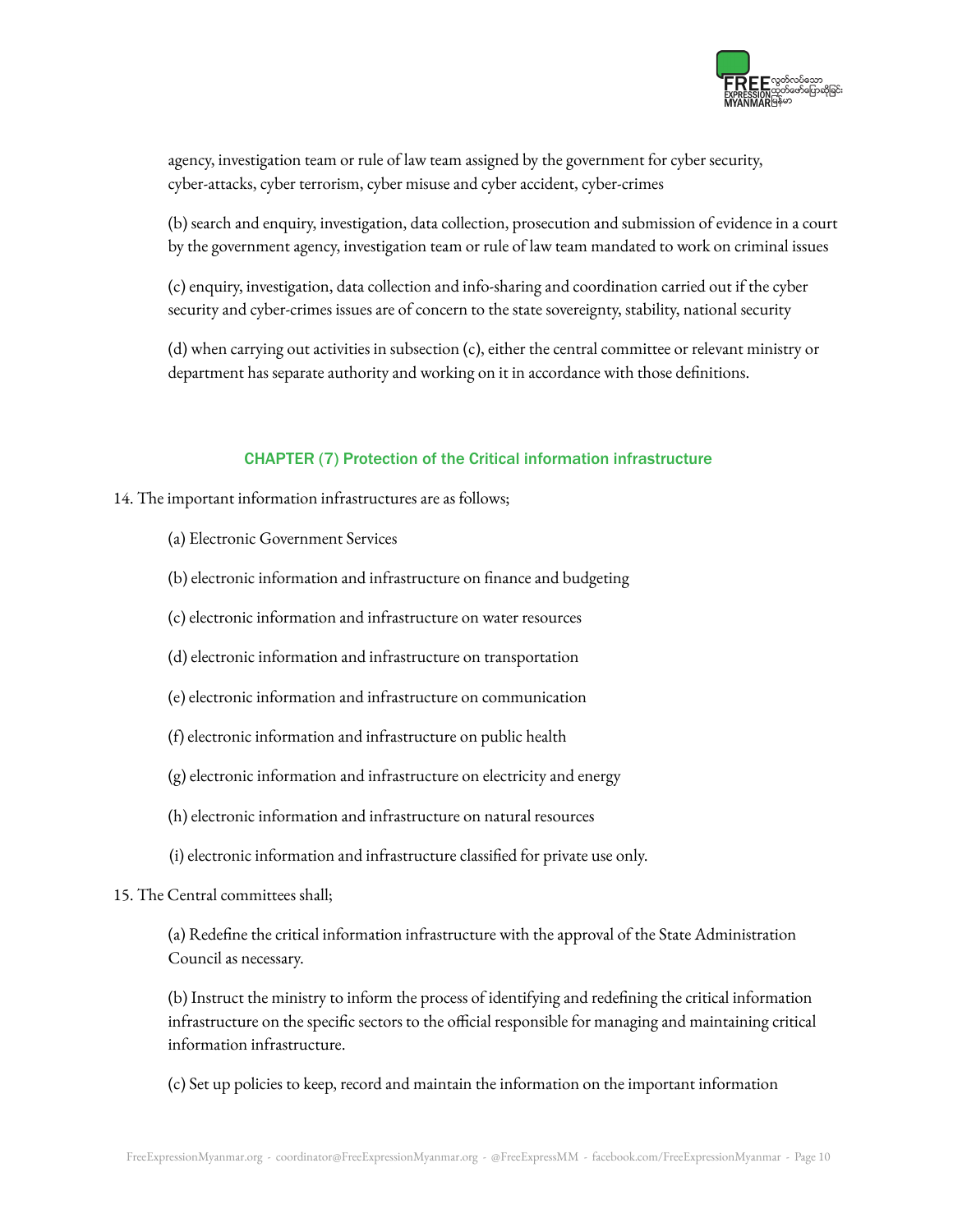

infrastructure.

- 16. The Steering Committee shall inspect the readiness of cyber security of critical information infrastructure and give instructions to ensure it meets the specified standards.
- 17. Concerned ministries and government institutions shall perform the followings;
	- (a) Drafting action plans on cybersecurity for critical information infrastructure;
	- (b) Establishing emergency response teams for cybersecurity breaches;
	- (c) Submitting cybersecurity report to the Steering Committee.
- 18. The official responsible for managing and maintaining the critical information infrastructure shall;

(a) Keep information related to critical information infrastructure in accordance with regulations, depending on the level of information;

(b) follow the regulations in disseminating, producing, transferring, receiving and saving information on important information infrastructure;

(c) submit the cybersecurity report to concerned ministries and organisations at least once a year.

19. Steering committee shall coordinate with the emergency response team with regard to the cyber security breach to implement protections of critical information infrastructure.

#### CHAPTER (8) Electronic communication

New 20. The Electronic Certification Authority shall:

(a) A reliable system must be used to prevent hacking and abuse of computer hardware and software systems

(b) A standard level of credibility must be set in the service industry that is relevant to the performance of the intended business

(c) Confidentiality of electronic certificates must be conducted in accordance with security measures

- (d) The prescribed standards must be followed
- (e) The details of the electronic certificate of electronic communication shall be provided
- (f) The actual performance in relation to the issuance of the electronic certificate must be stated.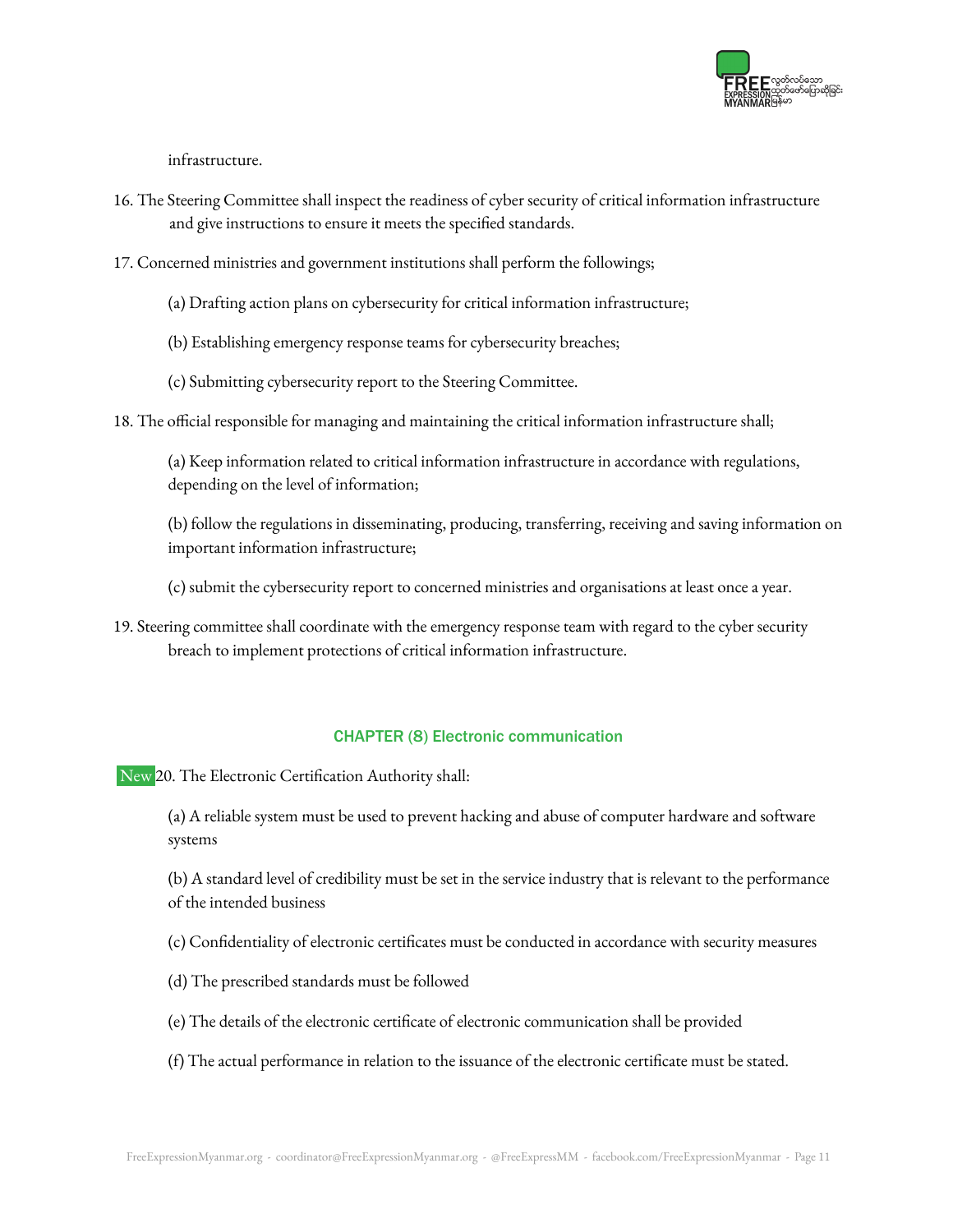

(g) The credibility of the electronic certificate issued and the factors that may affect the accountability or assurance of its service provider must be mentioned

(h) In case of damage due to the circumstances permitted by the electronic certificate or a computer system malfunction

(1) The person who may cause harm must be notified in any way possible

(2) The electronic certificate shall be complied with in accordance with the specific procedures to be followed in practice for the above circumstances and incidents,

(i) Comply with the rules and regulations set by the Electronic Communications Oversight Committee from time to time.

New 21 (a) When submitting a proposal for an investment permit under the Myanmar Investment Law, the holder of the Electronics Certificate is required to apply to the Myanmar Investment Commission together with the license issued by the Electronic Communications Supervision Working Committee.

(b) The Myanmar Investment Commission may, if necessary, seek the opinion of the Electronic Communications Supervision Working Committee in respect of the application under subparagraph (a).

New 22 (a) Those who want to act as a subscriber must apply to the electronic certification authority in accordance with the requirements to obtain the electronic certificate.

(b) The electronic certification authority may, after scrutinising the application under subsection (a), set the criteria and issue or refuse to issue the electronic certificate.

New 23. The subscriber must

(a) When using a valid permanent certificate with information identifying electronic signature, care must be taken not to allow that information to be misused by others.

(b) Care must be taken to ensure that the personal data and additional information are valid and accurate when using the electronic certificate issued as the electronic signature within the permitted period.

(c) If the confidentiality of the information on the electronic signature is leaked or If in a situation where the confidential information may be leaked, Notice must be given to those associated with the electronic signature without delay according to the procedure arranged by the electronic certification authority or with the appropriate arrangement.

New 24. The subscriber shall be liable for the consequences of failure to comply with the provisions of Article 23.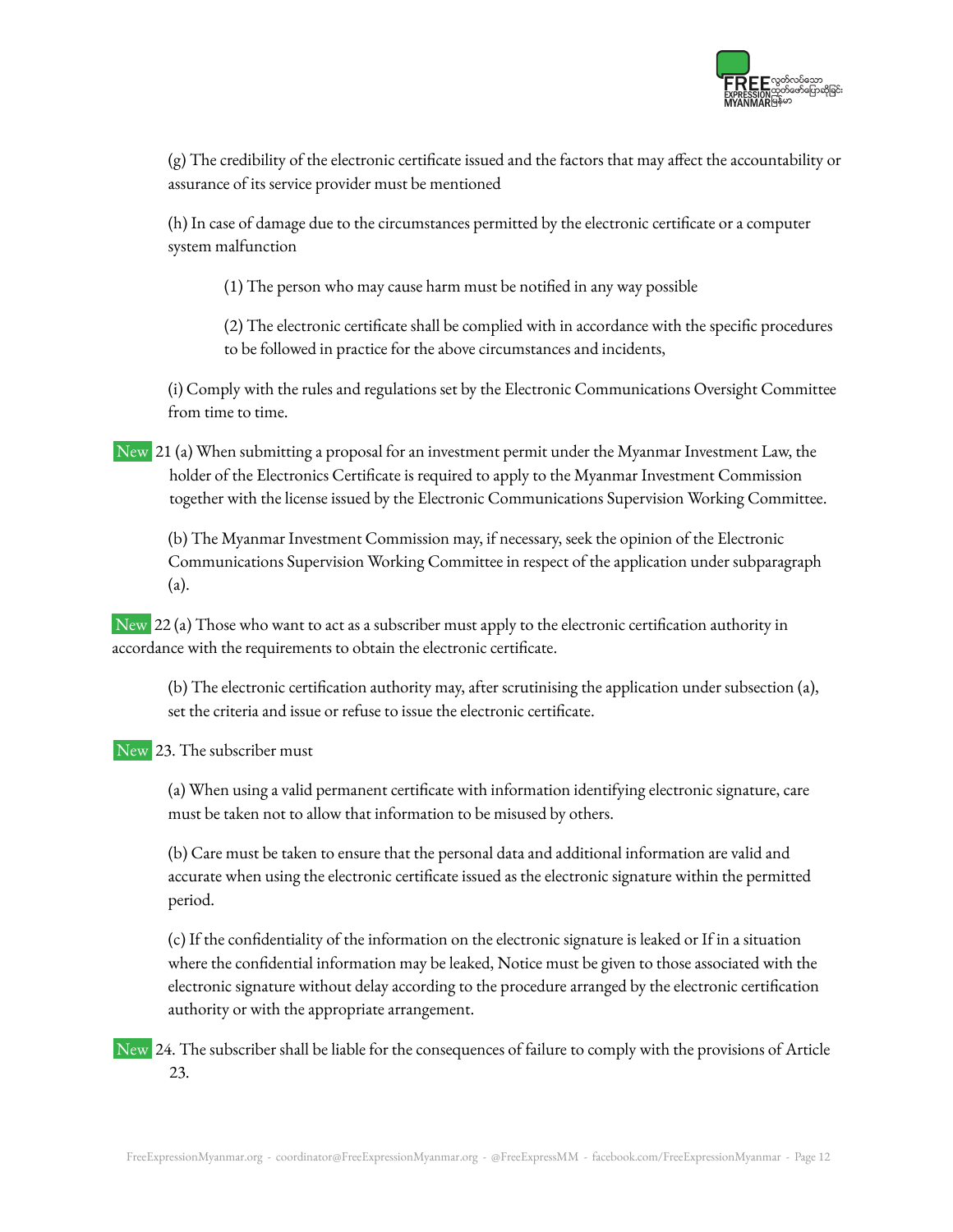

- New 25. Matters that are prescribed by the existing law to be written and signed could be done with the electronics records, electronics information and electronic signatures and such acts shall be legally binding as provided by applicable law.
- New 26. The original sender and Addressee receive the electronic record; Sending electronic information and electronic certificates; Receipt and storage shall be carried out in accordance with the prescribed procedures. However, if we have a separate agreement with each other, we can act in accordance with those agreed-upon methods.
- New 27. If there is no agreement otherwise, parties entering contracts can use electronic technology in offering, accepting offers or other necessary data.
- New 28. An electronic record or electronic information shall be deemed as that of the original sender if it is sent either by the original sender himself or by a person authorised to send on behalf of the sender or through an automatic information system arranged by the sender himself or by a person acting on behalf of the sender.
- New 29. The Addressee shall be deemed to receive the information or the electronic record or electronic information from the original sender if;
	- (a) by means agreed between the Addressee and the original sender; or

(b) the Addressee receives from a person related to the original sender or a person authorised to send on behalf of the original sender by means of original agreements.

- New 30. During or before sending the electronic records or electronic information, the original sender or the Addressee;
	- (a) shall be deemed of having received information for any of the following methods:
		- (1) The Addressee replying himself or by an automated system or by any other means;

(2) The Addressee displays a sufficient demonstration towards the original sender that he or she had received.

- (b) can make a separate agreement to acknowledge the receipt.
- New 31. The original sender must confirm the receipt of the electronic record or receipt of the electronic information:

(a) If the acknowledgement of receipt has not been received in the prescribed case, it shall be deemed that the original sender has never sent it.

(b) in the case which is not specified, within the period specified separately; If no time is specified, the original sender may notify the recipient that he/she has not received the acknowledgement of receipt,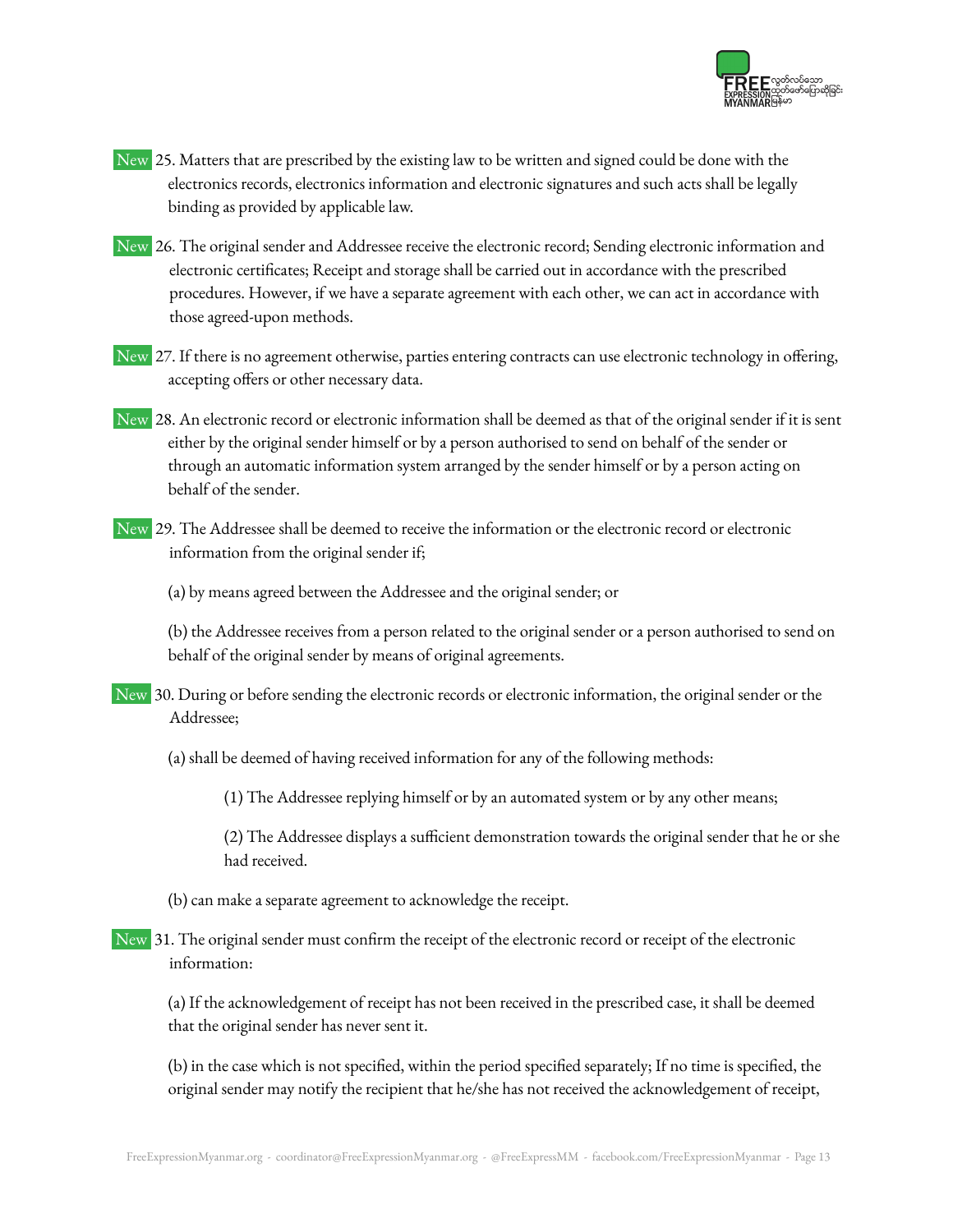

even within a reasonable time.

New 32. If there is no separate agreement between the original sender and the Addressee of the sending and receiving time, the electronic record or electronic information shall be:

(a) The time of transmission is the time of entry into the information system beyond the control of the original sender or its agent

(b) The time of reception is as follows:

- (1) When accessing a designated information system
- (2) When the recipient used the non-defined information system
- (3) When the recipient enters the information system if there is no specified information system

New 33. Original sender and Addressee:

(a) If there is no separate agreement, the business location of the sender shall be considered as the place of sending. The business location of the Addressee shall also be considered as the place of receipt.

(b) If a business is operated in more than one place, the main business area; If there is no business location, the place of permanent residence of the person; In the case of an organisation, the place of establishment established in accordance with the law shall be considered as a permanent address

#### CHAPTER (9) Providing Service

34. The cyber security service providers shall perform the following;

(a) planning and implementing cyber security preventing measures to support the Department and Cyber Security Breach Emergency Response teams;

(b) providing warnings on cyber security risks and preventive guidance;

(c) developing response plans and solutions against malicious codes, cyber-attacks, hacking, or other security breaches.

(d) Immediate implementation of appropriate emergency response, response and notification of stakeholders in the event of a cyber security attack;

(e) Applying cyber security technology and required standards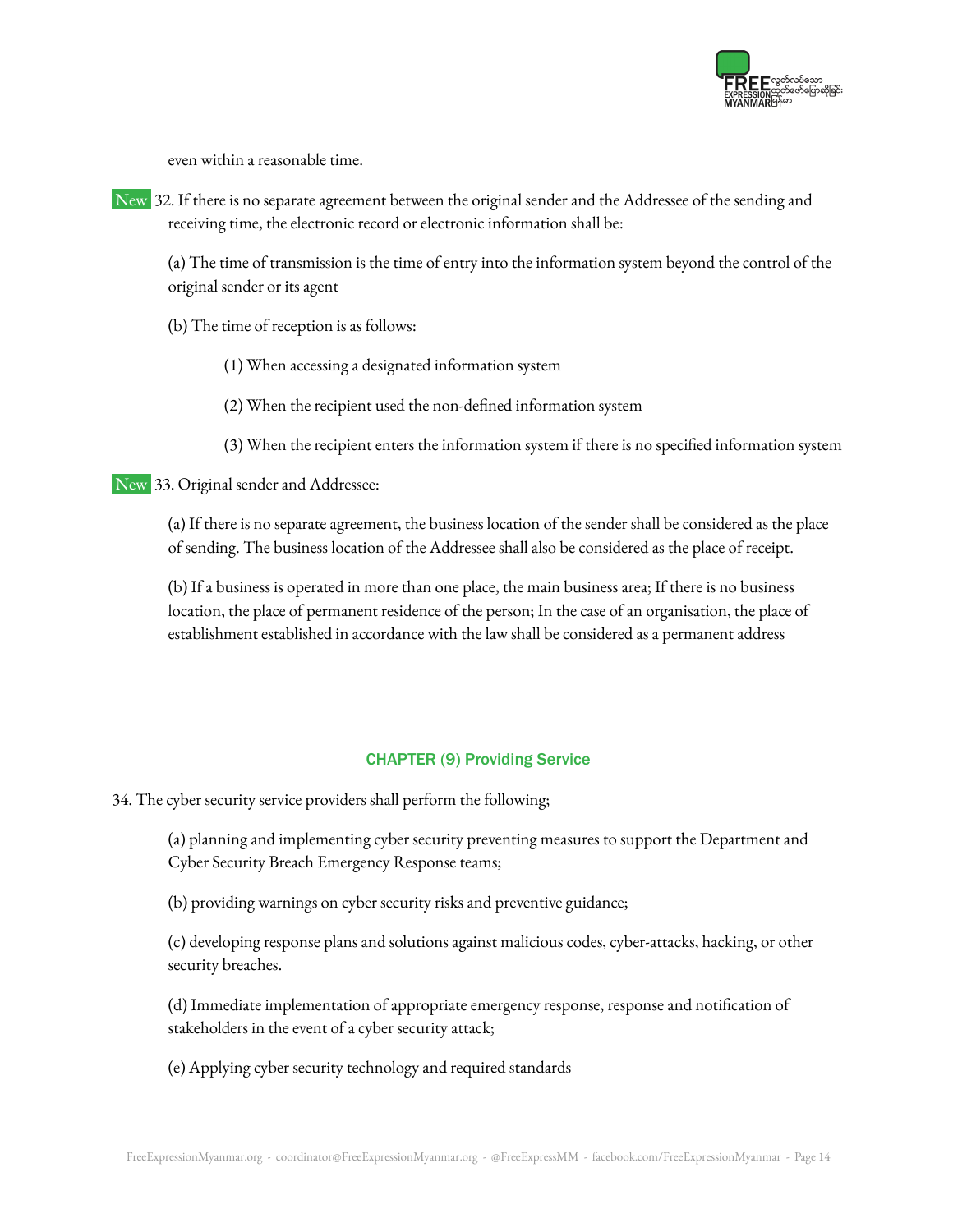

(f) Prevent leaking, damaging or loss of information of service users.

(g) Immediate report to cyber security breach emergency response team and department in case of emergency.

- (h) Payment of prescribed license fees
- (i) Submission of business report as prescribed

35. Prevention, removal, destruction and cessation shall be made accordingly in a timely manner, following the provision of information by the department that a digital platform service provider in Myanmar causes any of the following on cyberspace;

(a) Speech, texts, image, video, audio files, signs or other ways of expressions causing hate, disrupting unity, stabilisation and peace.

(b) Misinformation and disinformation

(c) Sexually explicit material that is not culturally appropriate for Myanmar society to see; Photos, Audio files, Videos, Texts, Signs, Symbols and other expressions

(d) Child pornography; Photo, Video, Texts, Symbols and other expressions

(e) written and verbal statement breaching any existing law

New (f) A legitimate complaint of the expression, writing, sending, distribution of speech, text, images, video, sound, symbols and other expressions that damage an individual's social standing and livelihood

- New 36. A digital platform service provider with more than 100,000 users in Myanmar shall ensure the following;
	- (a) Devices holding users' data must be stored in line with data classification rules.
	- (b) Internet Service providers must be registered in accordance with Myanmar company law.

(c) Taxes must be paid in accord with the provisions set forth in relevant laws if iF is due to claim any tax relating to the business conducted through internet service or similar profitable business.

37. A digital platform service provider in Myanmar shall retain the following information from the service users for up to three years from the first date of use of the service;

(a) Username, Internet Protocol (IP) address, telephone number, identification card number and address of the service users.

(b) User record of the service user.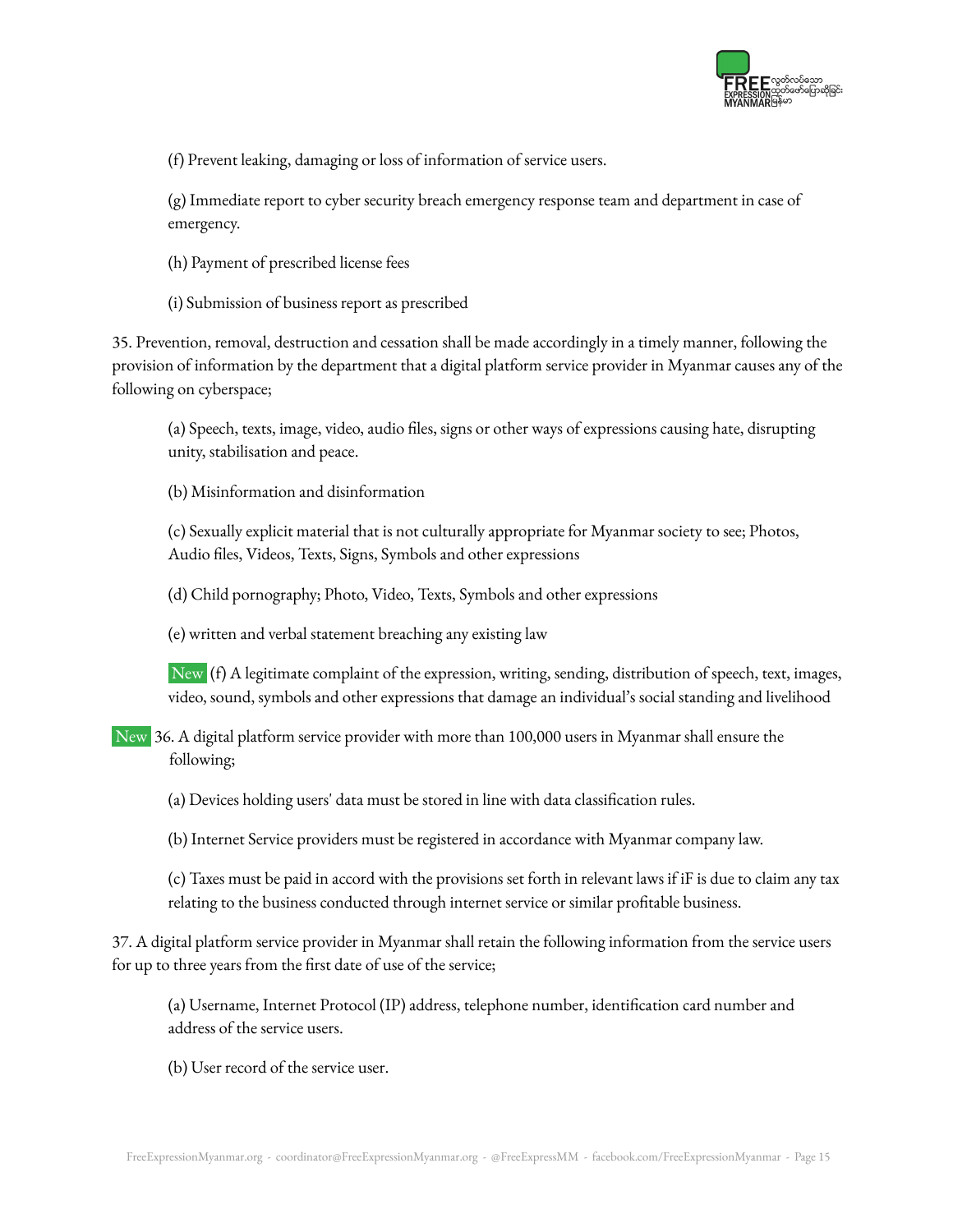

- (c) Other information as directed by the Department.
- 38. A digital platform service provider in Myanmar may provide all or part of the information contained in Article 37 if the assigned person or authorised organisation is requested under any existing law.

# CHAPTER (10) Obtaining License

- 39. Any individual or organisation from local or abroad willing to operate as an authorised electronic certification issuer must apply to the electronic communication supervision working committee in accordance with the requirements for obtaining a license.
- New 40. The Electronic Communications Supervision Committee shall scrutinise the application for a license under Article 39 and, with the approval of the Steering Committee, issue a license or refusal to issue a license to the applicant person or organisation subject to conditions.
- 41. Anyone wishing to operate a cyber security service in Myanmar must apply to the Department in accordance with the requirements for obtaining a business license.
- New 42. The Department scrutinizes and issues licenses in accordance with the stipulations in relation to the application for a license. Refusal to issue a license shall be carried out with the approval of the Leading Committee.
- New 43. To obtain a license, an individual or entity must renew the license in accordance with the provisions of the Electronic Communications Supervisory Committee or Department.
- New 44. The Electronic Communications Supervision Committee or the Department shall, with the approval of the Steering Committee, issue the license or refuse to issue the license in accordance with the stipulations.
- 45. Anyone willing to operate a digital platform service shall register at the Department in accordance with the relevant procedure.
- 46. The Department shall review relevant license application and license renewal pursuant to the stipulations; and shall issue the licenses to applying individual or organisation with the approval of the Steering committee.

## CHAPTER (11) Cyber Fraud and cyber crime

47. Any of the following acts performed on a particular cyber source by anyone without the owners' permission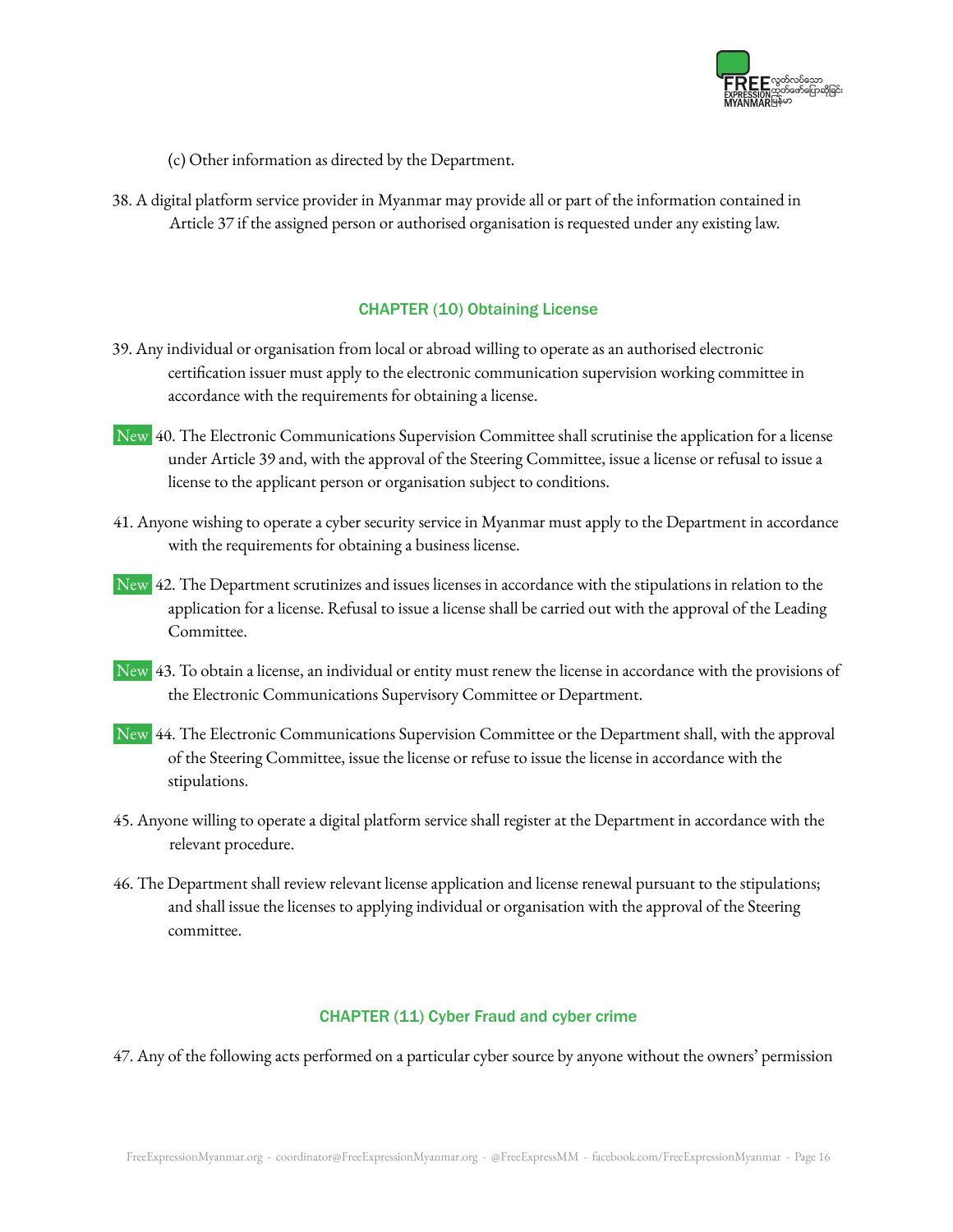

shall be deemed unauthorised access to information;

(a) Changing, modifying, or deleting a computer program or a program or data or information and its related status or properties,

(b) Copying, transferring, or relocating a cyber source to one of the followings,

(1) transferring a computer program or a program or data or information from its original place of storage to either another cyber source, or a device, or a storage device;

(2) transferring a computer program or a program or data or information within the same cyber source or a device or a storage device but to a different location in its system;

(3) Using a computer program or a program or data or information;

(4) Obtaining data from a computer system by running a computer system, or by any other means.

- 48. If any of the following acts relating to a computer system or computer program or a program or a data is performed without permission, it shall be deemed as an illegal modification of a quality of a particular computer system —
	- (a) Changing any program or data stored by a respective computer system;
	- (b) Deleting any program or data stored by a respective computer system,
	- (c) Putting additional information to a program or data stored by a respective
	- (d) Any action that can interrupt the regular functions of a computer system.
- 49. The following acts related to a computer system or computer program or a program or a data shall be deemed as controlling;
	- (a) Controlling any computer or computer system or network, or similar action;

(b) Controlling and executing any computer or computer system or network by another computer system (software/tool).

50. A computer system or a program or data or information shall be deemed as illegal access to a computer system by a person by any means;

(a) If that person is not the authorised one to oversee the Mitigated context which shall be assessed relevant with any computer system;

(b) If that person is not the one who does not have permission from the responsible person to oversee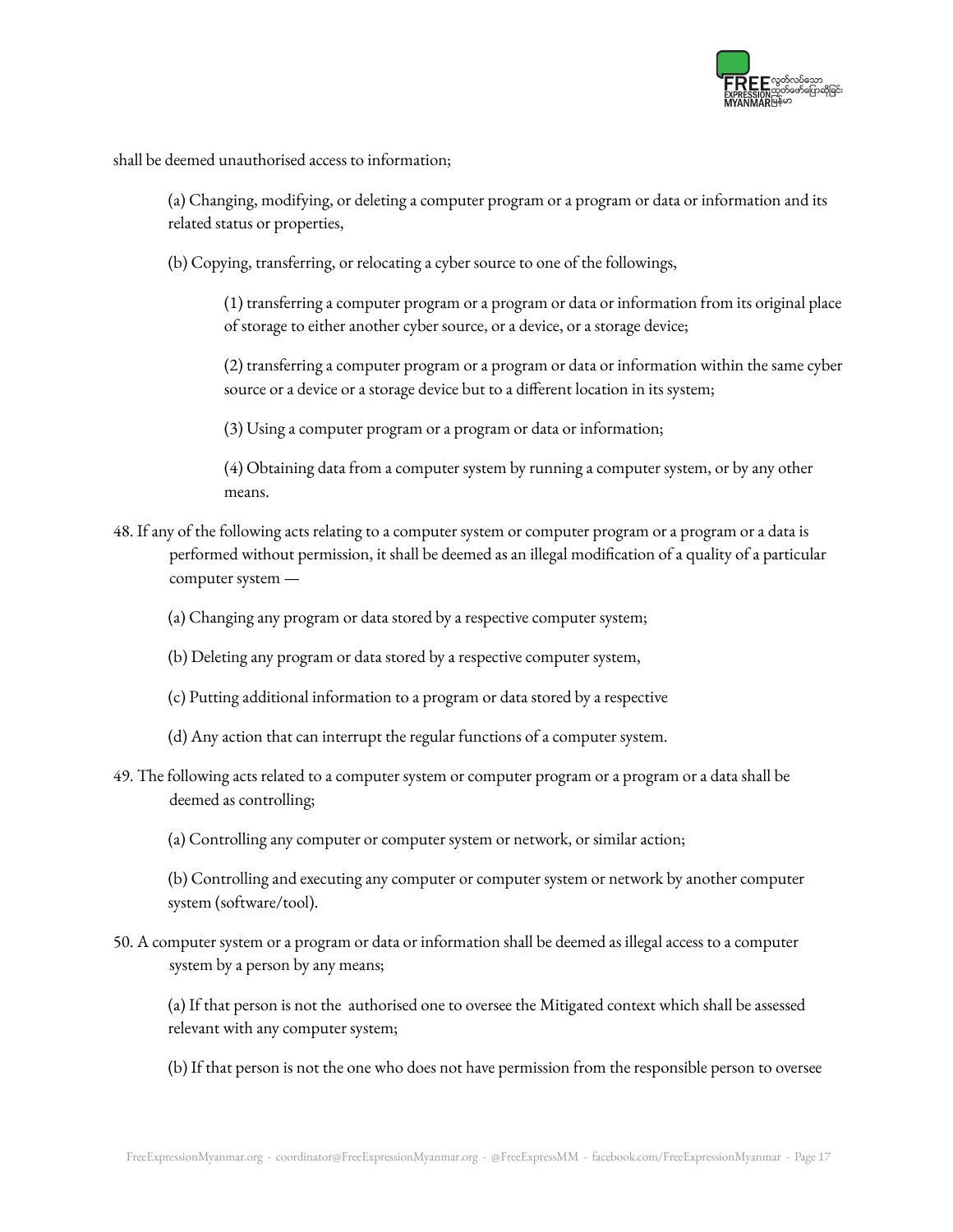

the litigated context which shall be assessed relevant with any computer system;

51. Intervention made to a computer system or computer program or a program or a data by a person with any of the following methods shall be deemed an illegal intervention.

(a) If the person is not the authorised person for a specific computer system;

(b) If the person is not the authorised one to decide whether to make the aforementioned intervention or not;

(c) If the person is not the one who has permission from a responsible person to make interventions for a specific computer system.

- New 52. Performing the provisions of Articles 49, 50 and 51 with the permission of any existing law shall not be deemed to be illegal.
- [42. deleted: "Security cameras shall be installed in crowded places, public places, and where necessary for security in accordance with the specified rules and regulations."

# CHAPTER (12) Protecting and Responding Cyber Crimes and Cyber Attacks

53. Cybersecurity Working Committee, Cyber Crime Working Committee, and Cyber Protection Working Committee shall implement the followings regarding any events of cyber security threats, cyber-attacks or cyber fraud;

(a) Accessing potential impacts or impacts of cyber security threats, cyber-attacks or cyber fraud;

(b) Preventing any other consequences of cyber security threats, cyber-attacks or cyber fraud from occurring;

(c) Preventing cyber security threats, cyber-attacks or cyber fraud from occurring;

(d) To increase the levels of cybersecurity, retrieving, storing, transferring, and monitoring the information which is stored, received, sent, or created in a computer or computer system aiming;

(e) Investigating and taking actions against cyber security threats, cyber-attacks or cyber fraud.

54. The digital platform service provider or the cybersecurity service provider shall coordinate and collaborate to implement the activities prescribed in Article 53.

55. Cybersecurity Working Committee, Cyber Crime Working Committee, and Cyber Protection Working Committee, in implementing activities prescribed under Article 53, can inspect the computer or computer system of the following persons who are considered to be related to any security threats,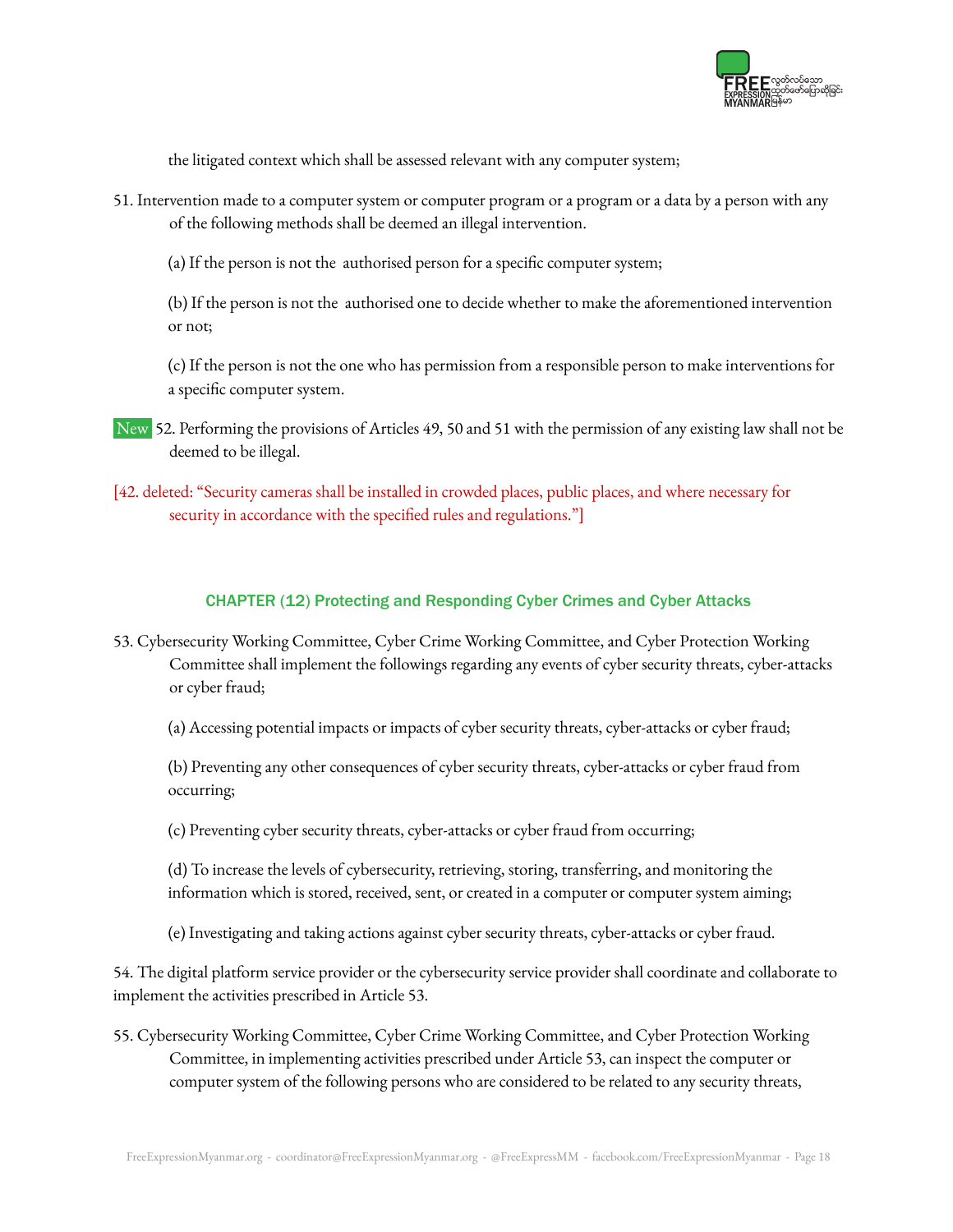

cyber-attacks or cyber fraud;

(a) The user or the person suspected as the user who uses any computer or any computer system or any network which are considered to have been related to any security threats, cyber-attacks or cyber fraud;

(b) The person who is related with any person mentioned in subsection (a).

- 56. Cybersecurity Working Committee, Cyber Crime Working Committee, and Cyber Protection Working Committee shall return the computer or computer systems to the provider systematically after assessing, analysing, and investigating that computer or computer systems.
- 57. The Union Government can grant a relevant person or organisation the authority to intervene, to conduct interventions prescribed under existing laws.
- 58. The companies and organisations providing services as prescribed in Communication Law shall arrange and prepare for the relevant person or organisation granted with authority in accord with Article 57 to be able to intervene.
- 59. A relevant person or organisation granted with authority to intervene as per Article 57 shall conduct any of the following interventions without interfering with the fundamental rights of the citizens;
	- (a) Preventing issues that can harm the sovereignty and territorial integrity of the State;
	- (b) Performing acts of State Defense and security;
	- (c) Performing acts of Rule of Law and public order;
	- (d) Investigating crimes;
	- (e) Issues permitted in accordance with the existing law;
	- (f) Acts to safeguard and protect public life, property and public welfare.
- 60. The ministry or the department or the organisation assigned by the ministry can visit and check and oversee the site of any digital platform service provision business, and can ask to present labels either to serve the purpose of state defence and security or for the public interests.
- 61. In the event of a need to act for the public interests, the ministry can conduct the following with the approval of the Union Government;
	- (a) Temporarily prohibiting any digital platform service provision in Myanmar;

(b) Temporarily controlling the devices related to digital platform service provision in Myanmar temporarily;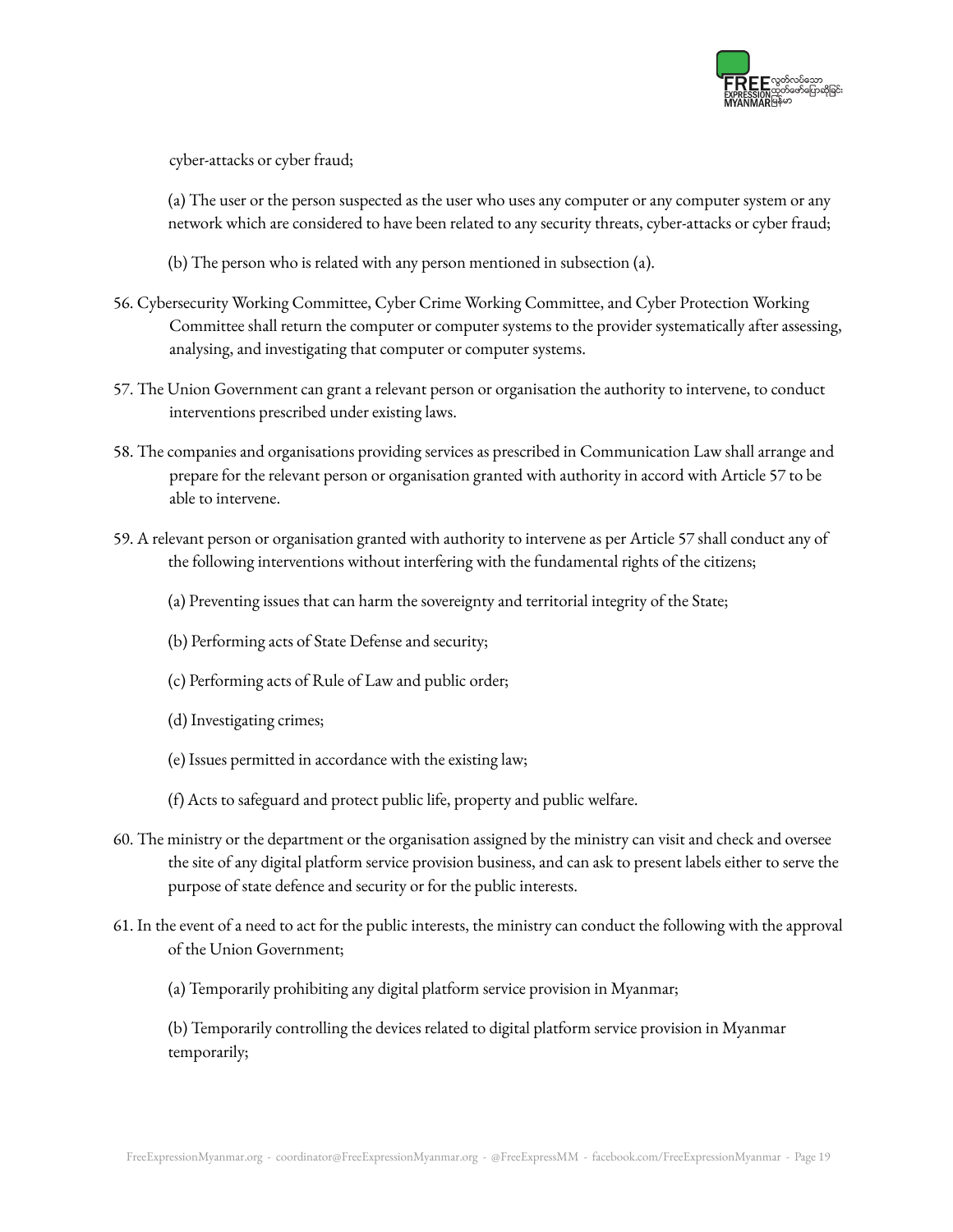

(c) Permanently ban any of the digital platform service provision businesses in Myanmar.

New 62. Permission from the Ministry must be sought in line with conditions for the use of VPNs & similar tools to set up, access and use networks that are licensed under the Telecom Law.

## CHAPTER (13) Seizing Evidentiary Materials and Submitting Expert's Witness

- 63. The Inspection Body shall if required to seize evidence, handle and seize them pursuant to provisions under this Law and any other existing laws.
- 64. The Inspection Body can submit to the court the evidential materials in electric or digital form pursuant to the stipulations after assessing, analysing and studying them.
- 65. The National Digital Forensic Lab and the Digital Forensic Lab will be established in order that the central committee, the respective working committees and respective departments could implement their duties, and expert witnesses can be submitted to the court in the form of digital evidential materials pursuant to the stipulations.
- New 66. If the evidence relating to prosecuting an offence filed under this law is not easy to bring to court, it can be presented with a report or other relevant documentation on how the evidence is kept without going to court. Such submission shall be deemed to have been presented as evidence before the court and may be administered by the relevant court in accordance with the law.
- New 67. In the event of any dispute regarding the submission of electronic evidence, it shall be submitted to the National Digital Laboratory for examination. The findings and opinions of the National Digital Laboratory are final.

# CHAPTER (14) Online Gambling

- 68. Regarding online gambling, no one shall, without permission:
	- (a) claim or collect stakes for gambling;
	- (b) gamble, encourage or assist someone to gamble, gather or solicit people to gamble.

## CHAPTER (15) Administrative Actions

New 69. If the subscriber violates any of the terms of the electronic certificate; If a person is found guilty of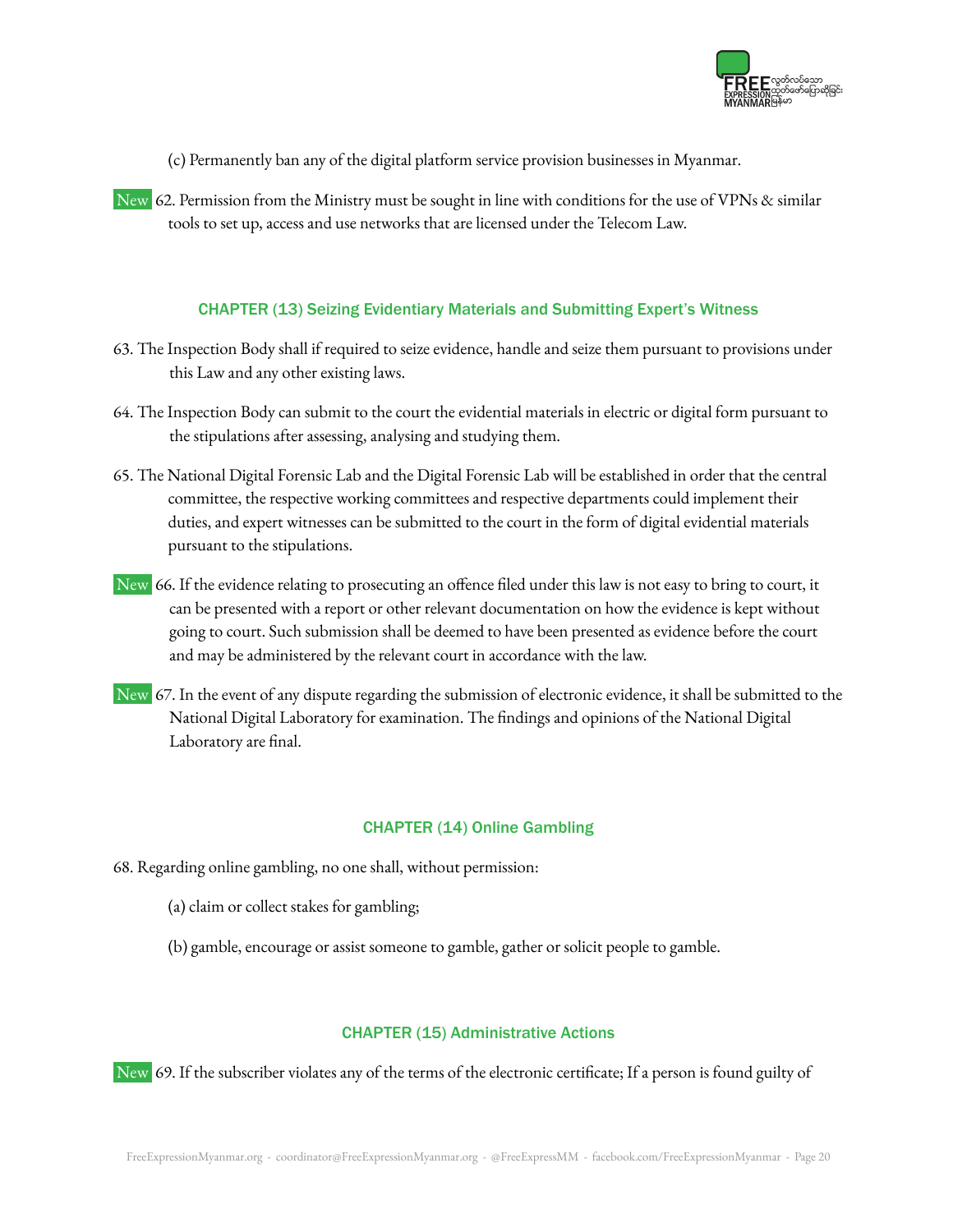

violating any of the provisions of this Act, the person authorised to issue the electronic certificate may issue an administrative order to the person:

- (a) Suspension of the certificate for a limited period
- (b) Cancellation of the certificate
- New 70. If the person authorised to issue the electronic certificate violates any of the license terms; If he is convicted of violating any of the provisions of this Law, the Electronic Communications Regulatory Committee may issue such administrative order to the person:
	- (a) Applying the prescribed fine
	- (b) Suspension of license for a limited period
	- (c) Revocation of license
- New 71. The operator of the digital platform service is subject to Article 35; In case of failure to comply with the provisions of Articles 36 and 54, the Department may, with the approval of the Steering Committee, impose any administrative action as follows:
	- (a) Warning
	- (b) imposing a fine

(c) Suspension of service in Myanmar for a limited period or suspension of the license for a limited period.

- (d) Prohibition or revocation of license in Myanmar
- 72. If the cyber security service provider fails to comply with the provisions of Articles 34 and 54, the Department may, with the approval of the Steering Committee, impose any administrative action as follows:
	- (a) Warning
	- (b) imposing a fine

(c) Suspension of service in Myanmar for a limited period or suspension of the license for a limited period.

- (d) Prohibition or revocation of license in Myanmar
- 73. A company that provides services under the Telecommunications Law; If the organisations fail to comply with the provisions of Article 58, the Department may, with the approval of the Steering Committee,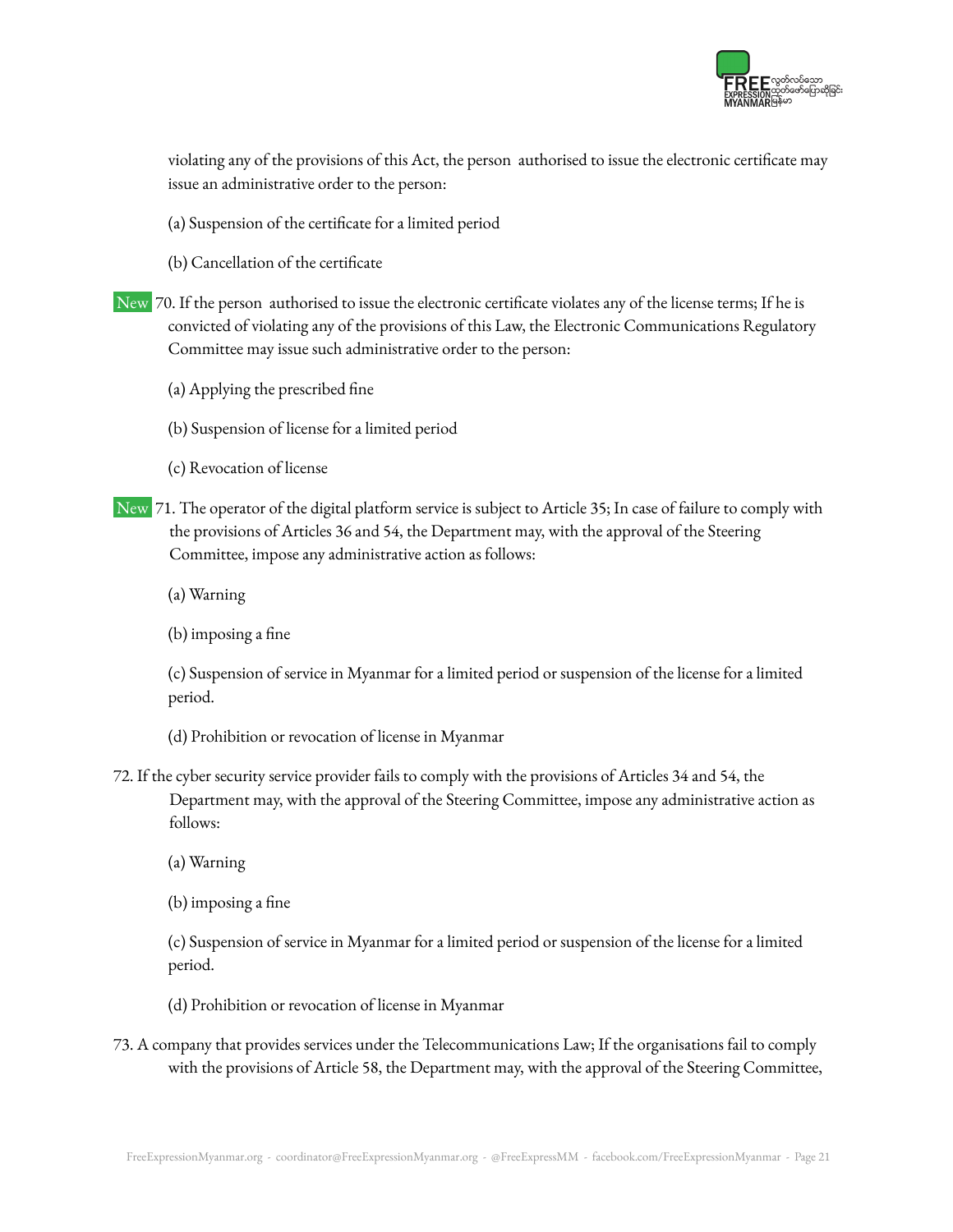

take the following administrative action:

(a) Warning

(b) imposing a fine

(c) Suspension of service in Myanmar for a limited period or suspension of the license for a limited period.

(d) Prohibition or revocation of license in Myanmar

New 74. The Steering Committee may dissolve any cyber security body or organisation that has not been properly formed.

# CHAPTER (16) Appeal

75. (a) if the person authorised to issue the electronic certificate refuses to issue the electronic certificate; A dissatisfied tenant may appeal to the Electronic Communications Supervision Committee within 30 days from the date of the order or decision, even if an administrative order is made under Article 69.

(b) With respect to the appeal filed under subsection (a), the Electronic Communications Oversight Working Committee may, with the approval of the Leading Committee, approve or amend the order or decision issued by the person authorised to issue the electronic certificate.

(c) The order or decision made under subsection (b) of the Electronic Communications Supervision Committee is final.

- New 76. If the Electronic Communications Supervision Committee refuses to issue the license or refuses to renew the license or makes a management order under Article 70, the person who is dissatisfied with the issuance of the electronic certificate may appeal to the Central Committee within 60 days from the date of the order or decision.
- New 77. If the Leading Committee refuses to issue the license or refuses to renew the license or refuses to register or refuses to renew the registration, Article 71; A person dissatisfied with any of the administrative penalties imposed under Articles 72 and 73 may appeal to the Central Committee within 60 days from the date of the decision or order.
- 78. The Central Committee may approve or amend the appeal under Articles 76 and 77. The decision of the Central Committee is final.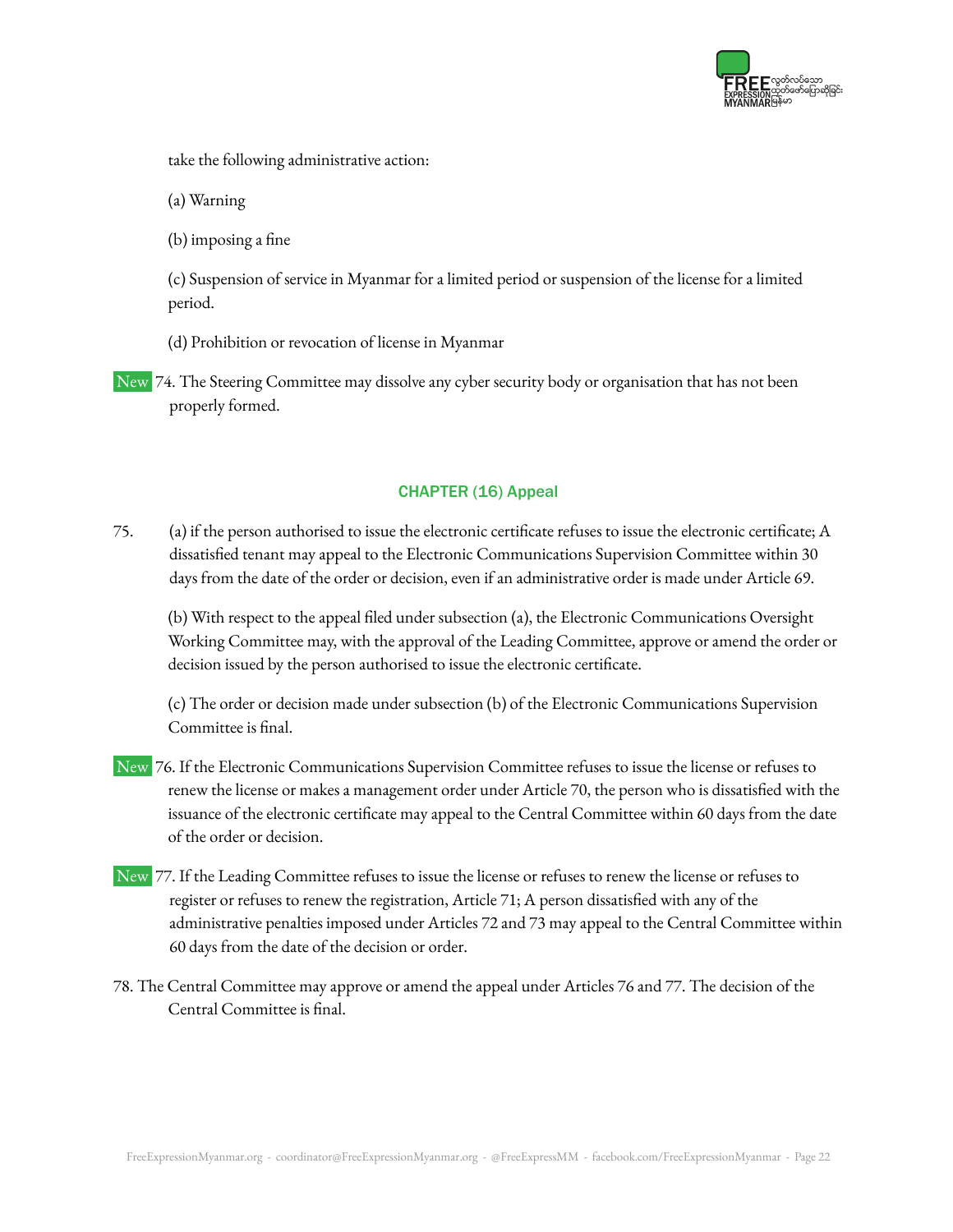

## CHAPTER (17) Offences and Penalties

- 79. If a person responsible to manage personal data is convicted of failure to manage personal data in with Articles 11 and 12, he or she shall be punishable by imprisonment for a term not exceeding 3 years or a fine not exceeding 100 lakhs kyats or both.
- 80. Any person, if convicted personal data of a person to another without approval, shall be punishable by imprisonment for a term not exceeding 3 years or a fine not exceeding 50 lakhs kyats or both.
- 81. If a person responsible to manage critical information infrastructure is convicted of failure to perform his or her duties under Article 10 subheading (b), he or she shall be punishable by imprisonment for a term not exceeding 3 years or a fine not exceeding 100 lakhs kyats or both.
- 82. Any person who is convicted of interfering, destroying, stealing, harming, illegally sending, modifying or changing electronic information, shall be punishable by imprisonment for a term not exceeding 3 years or a fine not exceeding 100 lakhs kyats or both.
- 83. Any person who is convicted of interrupting a communication within a network or using data contained in a communication or disclosing data to another person, without the approvals from the original sender and Addressee, shall be punishable by imprisonment for a term not exceeding 3 years or a fine not exceeding 100 lakhs kyats or both.
- New 84. If a person is convicted of using a password or electronic signature of someone, without consent or agreement, directly or indirectly to communicate with another person, the person shall be punished with imprisonment for a minimum of one year and a maximum of three years or a fine not exceeding 100 lakhs kyats or both.
- New 85. Anyone applying for a certificate If convicted of misrepresenting his identity or license to the person issuing the certificate, either for the purpose of suspending or revoking the certificate, he shall be punished with imprisonment for a minimum of one month and a maximum of six months or a fine not exceeding 50 lakhs kyats or both.
- 86. If the operator of the digital platform service is found guilty of failing to comply with the provisions of Articles 36 and 37, he shall be punished with imprisonment for a minimum of one year and a maximum of three years or with a fine not exceeding 100 lakhs kyats or both.
- New 87. Whoever is convicted of violating the provisions of Articles 47 and 48 shall be punished with imprisonment for a minimum of six months and a maximum of two years or a fine not exceeding 100 lakhs or both.
- New 88. Whoever violates Articles 49, 50 and 51, shall be punished with imprisonment for a minimum of one year and a maximum of three years or a fine not exceeding one hundred thousand kyats or both.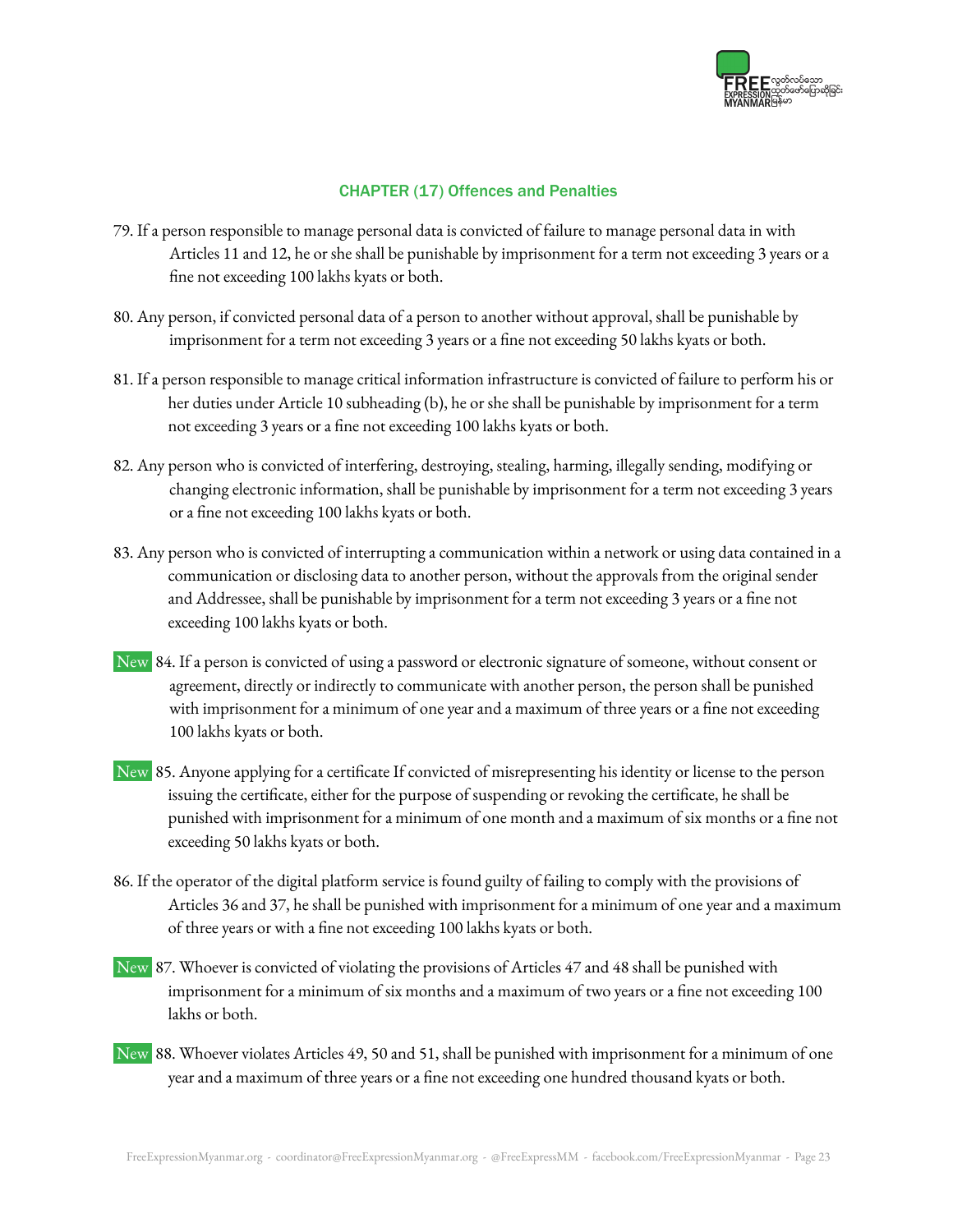

89. Any person who commits any of the following acts in bad faith or dishonesty shall be punishable by imprisonment for a term not exceeding 3 years or a fine not exceeding 100 lakhs or both.

(a) Infecting a cyber source with or inserting malware and other elements that can compromise computer functions;

(b) Preventing access of any authorised person to access a cyber source;

(c) Encouraging or assisting access to cyber sources in violation of the regulations prescribed by the law;

(d) Interfering a person by using a cyber source of another person by paying or in any other ways;

(e) Destroying, removing or modifying information in a cyber source; or compromising its usefulness or effects for any reasons;

(f) Stealing, preventing the ability to use, destroying or modifying the source codes from a computer with an intent to destroy it (or) asking someone to do so;

(g) Deceiving through the use of cyber sources;

New (h) Stealing or damaging any money transfer or financial asset made by an online service of a person or organisation using cyber resources.

- New 90. No one shall have access to a network using Virtual Private Network (VPN) technology or similar technology on a network licensed under the Telecommunications Law without the permission of the Ministry. If convicted of using the offence, the person shall be punished by imprisonment for a minimum of one year and a maximum of three years or with a fine not exceeding 50 lakhs kyats or both.
- 91. Any person who is convicted of creating misinformation and disinformation with the intent of causing public panic, loss of trust or social division on cyberspace, shall be punished by imprisonment for a minimum of one year and a maximum of three years or with a fine not exceeding 50 lakhs kyats or both.
- [65. deleted: "Any person who is convicted of creating a fake account, website and web portal with the intent of causing public panic, loss of trust or social division on a cyberspace, shall be punishable by an imprisonment for a term not exceeding 3 years or a fine not exceeding 100 lakhs or both."
- 92. Any person who is convicted of cyber violence acts such as preventing or making it difficult to access cyber sources; attempting to hack into a cyber source without permission; using more than permitted; and inserting or installing dangerous malware with the intent to hurt someone; with an intent to threaten or disturb national sovereignty, security, peace and stability, rule of law and national solidarity, shall be punished with imprisonment for a minimum of two years and a maximum of five years or with a fine not exceeding 300 lakhs kyats or both.

93. Any person who commits acts of cyber-attack such as attempts of unauthorised access to and hacking cyber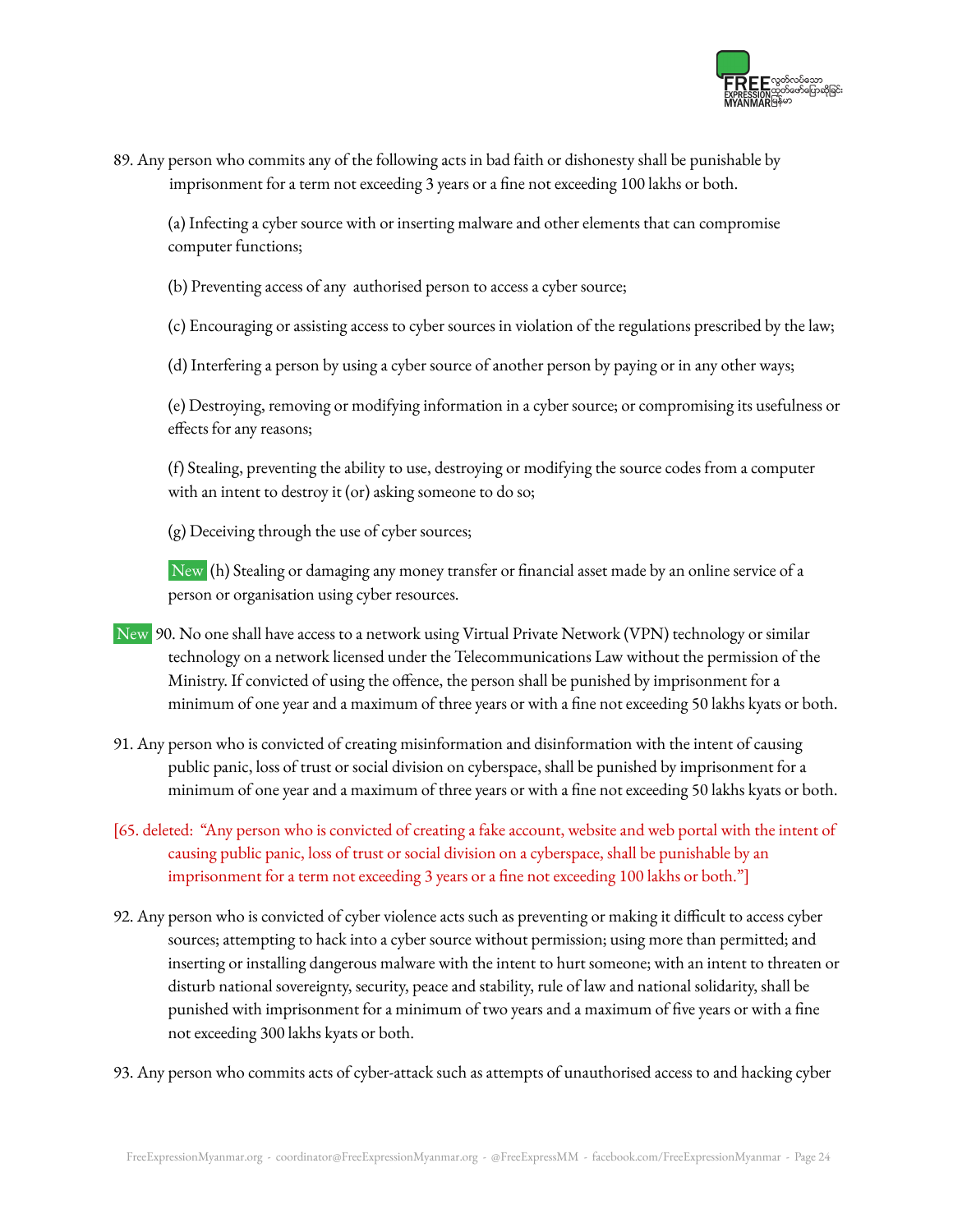

sources which are kept confidential for nationally, internationally or multilaterally implemented security reasons; and using more than permitted; with the intent of deteriorating the relationship between the country and other foreign countries or for the interests of another foreign country, shall be punished with imprisonment for a minimum of three years and a maximum of seven years or with a fine not exceeding 500 lakhs kyats or both.

- 94. Any person who is convicted of providing online financial service without being legally registered in Myanmar nor without permission from the Central Bank of Myanmar shall be punished by imprisonment for a minimum of one year and a maximum of three years or with a fine not exceeding 100 lakhs kyats or both.
- 95. Any person who is convicted of buying and selling illegal currency such as digital currency, cryptocurrency on cyberspace shall be punished by imprisonment for a minimum of six months and a maximum of one year or with a fine not exceeding 25 lakhs kyats or both.
- 96. Any person who is convicted of electronically sharing sexually explicit speech, image, audio file, video, sentence, sign, symbol and other expressions shall be punished by imprisonment for a minimum of one year and a maximum of two years or with a fine not exceeding 50 lakhs kyats or both.
- [69. deleted: "Any person who is convicted of creating, collecting, searching, downloading, announcing, promoting, changing or disseminating obscene, inappropriate and explicit child image, audio file, video, words, sign, symbol and other expressions for sexual purposes shall be charged in accord with the Child Rights Law."]
- 97. Whoever is convicted of soliciting bets for online gambling without permission shall be punished by imprisonment for a minimum of one year and a maximum of three years or with a fine not exceeding 100 lakhs kyats or both.
- 98. Whoever is convicted of committing any form of online gambling without permission shall be punished by imprisonment for a minimum of six months and a maximum of one year or with a fine not exceeding 50 lakhs kyats or both.
- New 99. Whoever obstructs or prevents or injures the Leading Committee and its assigned working committee or Commission or person, which is carrying out its duties in accordance with this Law, or failing to comply or request to comply with this law shall be punished by imprisonment for a minimum of six months and a maximum of one year or with a fine not exceeding 50 lakhs kyats or both.
- 100. Anyone who is convicted of violating the prohibitions prescribed under the rules, regulations, notifications, orders, instructions, and procedures of this law shall be punished by imprisonment for a minimum of six months and a maximum of one year or with a fine not exceeding 25 lakhs kyats or both.
- 101. Anyone who attempts or conspires or abets any offences provided by this law shall be liable to punishments provided by this law.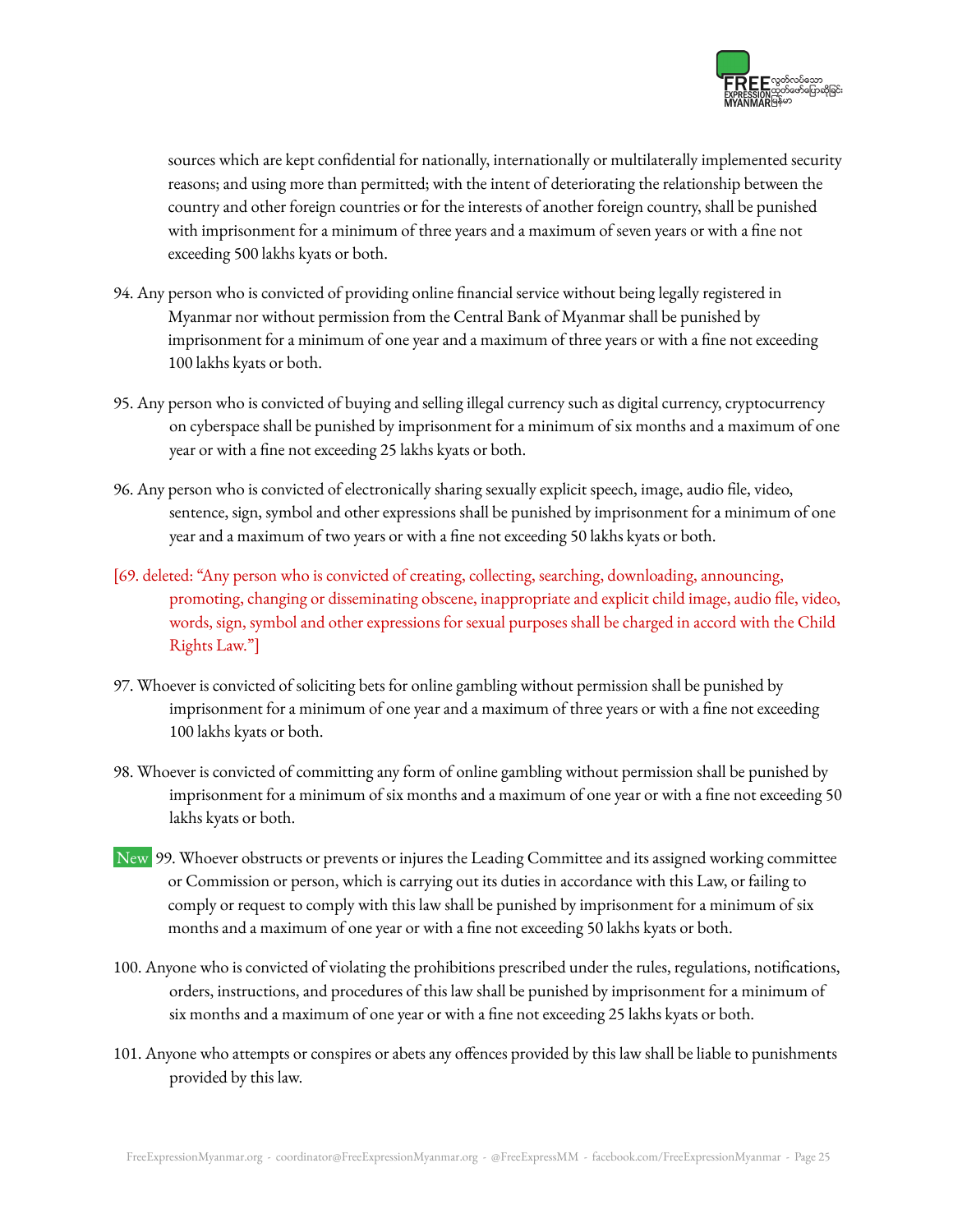

## CHAPTER (18) Miscellaneous

- [78. deleted: Existing and ongoing Electronic Identification Permit License (Digital Signature) Services, Online Services and Cyber Security related Services before the enforcement of this law shall register and apply for the license in accordance with this law within one year from the date this law was enacted.]
- [79. deleted: Matters not in compliance with the provision of this law are to be adjusted for public interest and to be in compliance with the provisions in this law, necessary adjustments are to be completed in the said period mentioned in Article 78.]
- 102. Announcements, Orders and Directives issued relating to telecommunication or electronic communication before the enactment of this law shall be applicable unless otherwise contradicting the provision in this law.
- 103. A member of the central committee or supervision committee or working committee or investigation committee who is not a civil servant while carrying out their activities in this law shall be deemed as such as mentioned in the penal code Article 21.
- New 104. (a) The Union Government shall prescribe the Secretariat of the Central Committee and the Leading Committee.
	- (b) The Secretariat prescribed under subsection (a) shall be placed under the supervision of the Ministry
- New 105. The Secretariat is composed of the Central Committee and the Steering Committee:
	- (a) Expenses shall be borne
	- (b) To carry out office duties lightly
- 106. Outstanding fees and fines in this law shall be collected and it cannot be levied in the income tax and considered as outstanding balance.
- 107. An individual or organisation assigned to carry out duties and responsibilities in accordance with this law in good faith shall not be prosecuted.
- New 108. Department
	- (a) International cyber security organisations may coordinate with regional cyber security organisations in accordance with the guidelines of the Ministry in implementing international and regional cyber security cooperation.
	- (b) Hold cyber security technology and proficiency tests and competitions in accordance with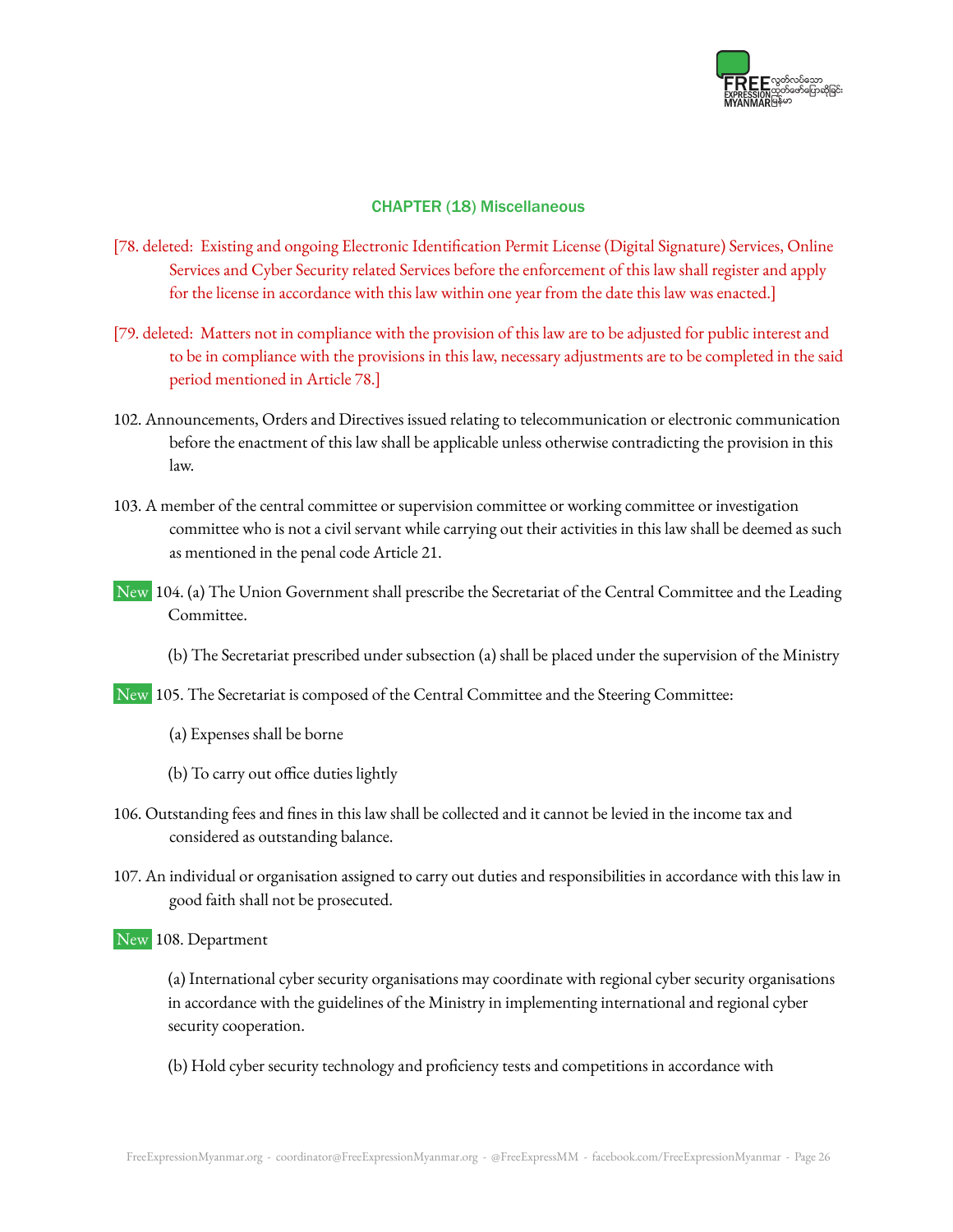

international standards and issue certificates.

- New 109. According to this law, the prior approval of the Steering Committee must be obtained in litigation
- 110. The offences in this law are recognised as cognizable offences and can be charged by the Myanmar Police Force.
- New 111. The Central Committee or the Steering Committee or the Ministry or the Electronic Communications Oversight Committee:

(a) any government department; With the permission of the Union Government, the permission required under this Law; Obtaining a license and recommendation; It may be exempt from the public interest if fees are required.

(b) Matters related to the State of Emergency; National defence and security issues; In the case of natural disasters, without the prior approval of the Union Government, the necessary permits under this Law; it may be exempted from obtaining a license and a recommendation or having to pay fees if necessary.

(c) Matters exempted under subsection (b) shall be submitted to the Union Government.

- New 112. A license that has not expired under the Electronic Communications Act shall be deemed to be a license issued under this Law and shall be valid until the expiration date of that license. If it will proceed when the license expires, a license must be applied in accordance with the provisions of this law.
- 113. Should an explanation of any technological terms or technical terms in this law be required, the Ministry can issue a notification to explain such lexicons with the agreement from the State Administration Council.
- 114. In the implementation of this law;

(a) the Ministry, the Ministry of Home Affairs, and the Ministry of Defense can issue rules and regulations with the agreement of the Union Government.

(b) the Ministry, the Ministry of Home Affairs, the Ministry of Defence, and related ministries can issue notifications, orders, directives, and procedures.

(c) the Central Committee, the Executive Committee and related working committees can issue notifications, orders, directives, and procedures.

115. The Electronic Transactions Law (State Peace and Development Council Law No. 5/2004) is repealed by this law.